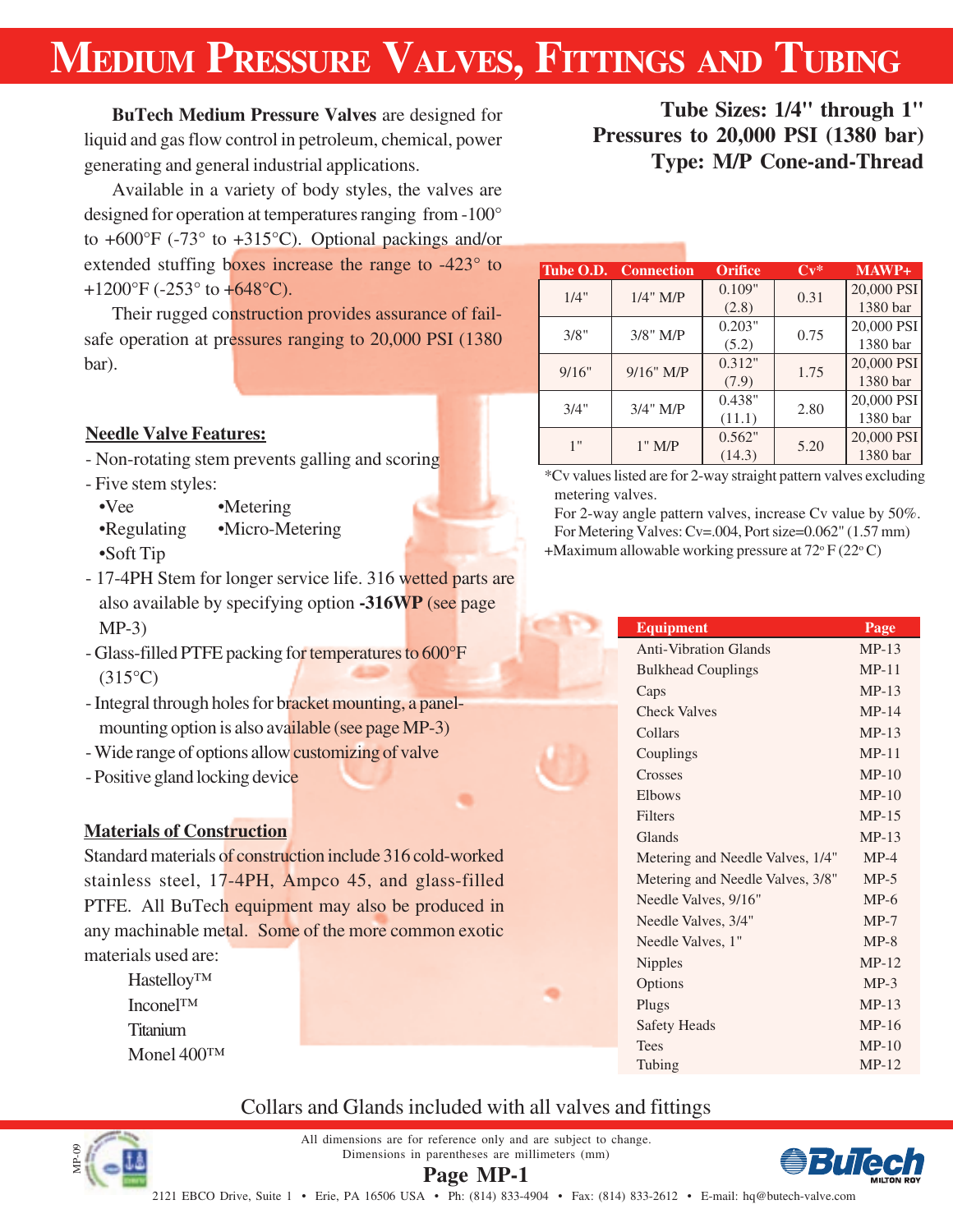# **ORDERING INFORMATION & REPLACEMENT PARTS**



Examples:

**20UV42V** specifies a 2-way angle valve for 1/4" tube with a Vee stem

**20UV91R-PM** specifies a 2-way straight valve for 9/16" tube with regulating stem and

panel-mount packing gland option

### **Replacement Parts**

BuTech offers replacement parts in a variety of packages so you can purchase just the parts you need.

**Replacement Stem** Kit contains just the stem

**Replacement Packing** Kit contains all soft packing rings

**Repair Kits** contain stem, stem sleeve, stem nuts and washers, packings and packing washers (replacement seat where applicable)

|                     |                   | <b>Repair Kits</b>      | <b>Replacement</b> | <b>Replacement</b> | <b>Replacement</b> |
|---------------------|-------------------|-------------------------|--------------------|--------------------|--------------------|
| <b>Valve Series</b> | <b>All others</b> | <b>Replaceable Seat</b> | <b>Stem</b>        | <b>Packings</b>    | <b>Valve Body</b>  |
| 20UV4               | RK-20UV4*         | RK-20UV46*              | $20S4*$            | $20PK4*$           | $20UV4+$           |
| 20UV6               | <b>RK-20UV6*</b>  | RK-20UV66*              | $20S6*$            | $20PK6*$           | $20UV6+$           |
| 20UV9               | <b>RK-20UV9*</b>  | RK-20UV96*              | $20S9*$            | 20PK9*             | $20UV9+$           |
| 20V12               | RK-20V12*         | RK-20V126*              | $20S12*$           | 20PK12*            | $20V12+$           |
| 20V16               | RK-20V16*         | RK-20V166*              | $20S16*$           | 20PK16*            | $20V16+$           |

\*Complete catalog number by adding the following:

**V, R** or **S** for stem type

**Suffix** for special packing materials (see page MP-3) (ex. **-GR** for Grafoil packings)

**Suffix** for special materials (ex. **-HC** for Hastelloy)

**-LT** or **-HT** for cryogenic or high-temperature service

**-WAO** for a valve fitted with an actuator

+Complete catalog number by adding the flow path designator:

- **1** 2-way straight
- **2** 2-way angle
- **3** 3-way, 2 connections on pressure
- **4** 3-way, 1 connection on pressure
- **5** 2-stem manifold
- **6** 2-way angle with replaceable seat



All dimensions are for reference only and are subject to change. Dimensions in parentheses are millimeters (mm)

**Page MP-2**

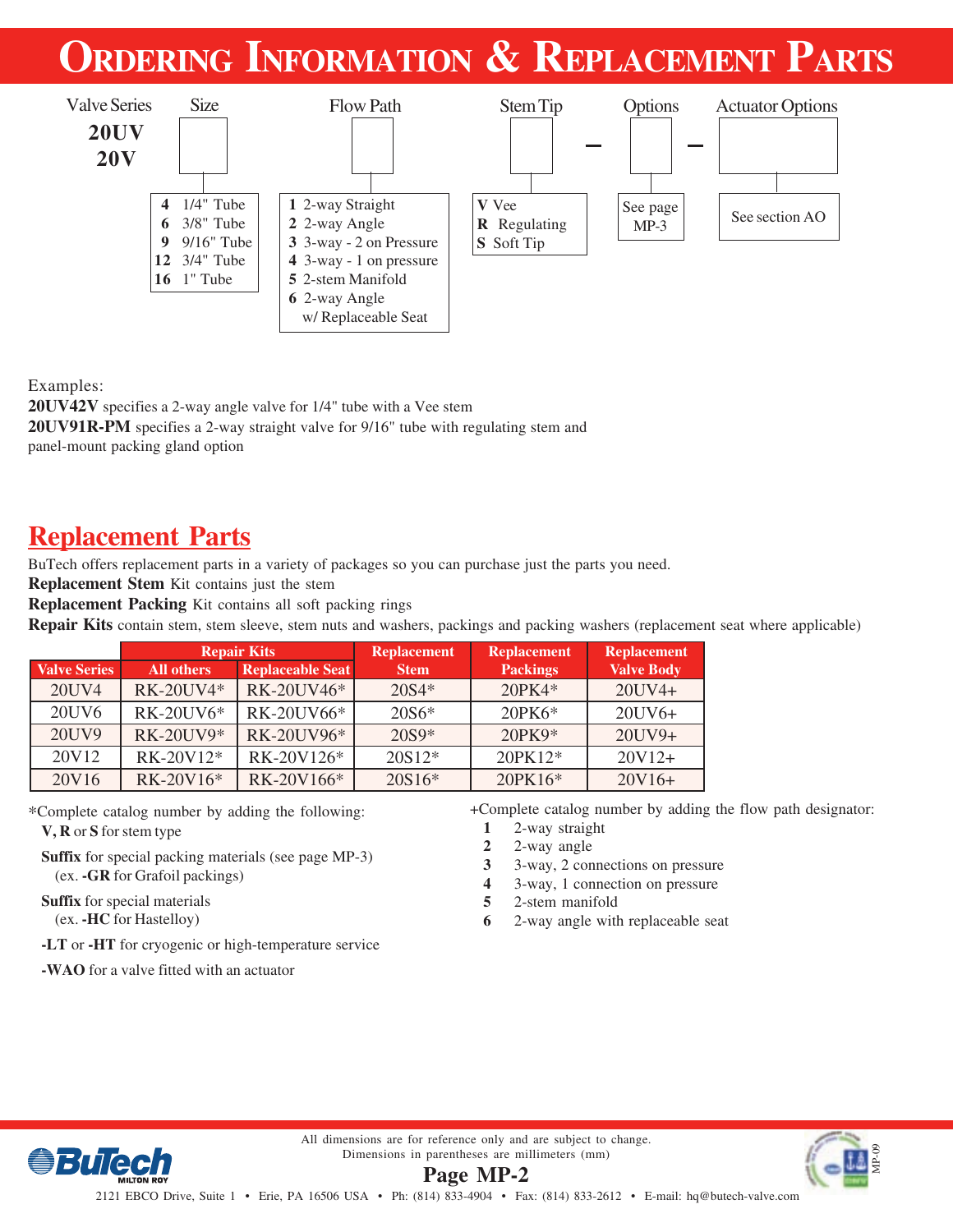# **NEEDLE VALVE OPTIONS**

#### **Packing and Stem Materials**

| -GR    | Grafoil packings for service to $800^{\circ}$ F (426 $^{\circ}$ C)    |
|--------|-----------------------------------------------------------------------|
| -TFE   | Virgin PTFE packing for service to $450^{\circ}$ F (232 $^{\circ}$ C) |
| -316WP | 316 wetted parts                                                      |
| -STS   | Stellite tipped stem                                                  |
| -SRS   | Stellite replaceable seat (Replaceable seat valves only)              |

#### **Handle Options**

- **-PH** Round plastic handle in place of aluminum (available on 1/4" through 9/16" sizes)
- **-SS** Stainless steel handle in place of aluminum (available on 1/4" through 9/16" sizes, on 3/4" and 1" SS is standard)
- **-EXT\_** Handle extended above valve body, specify number of inches of extra height desired (Ex: **EXT6** is a 6" extension)

#### **Security Options**

- **-HLD** Handle locking device (prevents unauthorized opening/closing of valve)<br> **-SLD** Stem locking device (prevents stem from turning due to vibration)
- Stem locking device (prevents stem from turning due to vibration)

#### **Extreme Service**

- **-AVG** Anti-vibration glands instead of standard glands for applications with excessive vibration or shock **-O2** Cleaned for oxygen service
- **-SOG** For Sour Gas service in accordance with NACE MR-01-75 (See Section OF for details)
- **-HT** Extended stuffing box, graphite packing, and materials for high-temperature service to 1200°F (648°C)
- **-HTF** Finned extended stuffing box, graphite packing, and materials for high-temperature service to 1200°F (648°C)
- **-LT** Extended stuffing box, PTFE packing, and materials for cryogenic service to -423°F (-251°C)
- **-LTF** Finned extended stuffing box, PTFE packing, and materials for cryogenic service to -423°F (-251°C)

| <b>Valve</b><br>Model | A                 |
|-----------------------|-------------------|
| 20UV4                 | 5.82"<br>(147.8)  |
| 20UV6                 | 5.82"<br>(147.8)  |
| 20UV9                 | 7.22"<br>(183.4)  |
| 20V12                 | 10.12"<br>(257.0) |
| 20V16                 | 10.76"<br>(273.3) |





### **Cylindrical Bonnet Finned Bonnet**

</u>



### **Panel Mount**

**-PM** Panel-mount packing gland

| <b>Valve</b><br><b>Model</b> | <b>Panel Hole</b><br><b>Size</b> | <b>Max Panel</b><br><b>Thickness</b> | н      |
|------------------------------|----------------------------------|--------------------------------------|--------|
| 20UV4                        | 0.66"                            | 0.25"                                | 0.54"  |
|                              | (16.8)                           | (6.4)                                | (13.7) |
| 20UV6                        | 0.66"                            | 0.25"                                | 0.54"  |
|                              | (16.8)                           | (6.4)                                | (13.7) |
| 20UV9                        | 0.78"                            | 0.44"                                | 0.50"  |
|                              | (19.8)                           | (11.2)                               | (12.7) |
| 20V12                        | 1.03"                            | 0.37"                                | 0.98"  |
|                              | (26.2)                           | (9.4)                                | (24.9) |
| 20V16                        | 1.41"                            | 0.62"                                | 0.97"  |
|                              | (35.8)                           | (15.7)                               | (24.6) |





**Page MP-3** All dimensions are for reference only and are subject to change. Dimensions in parentheses are millimeters (mm)

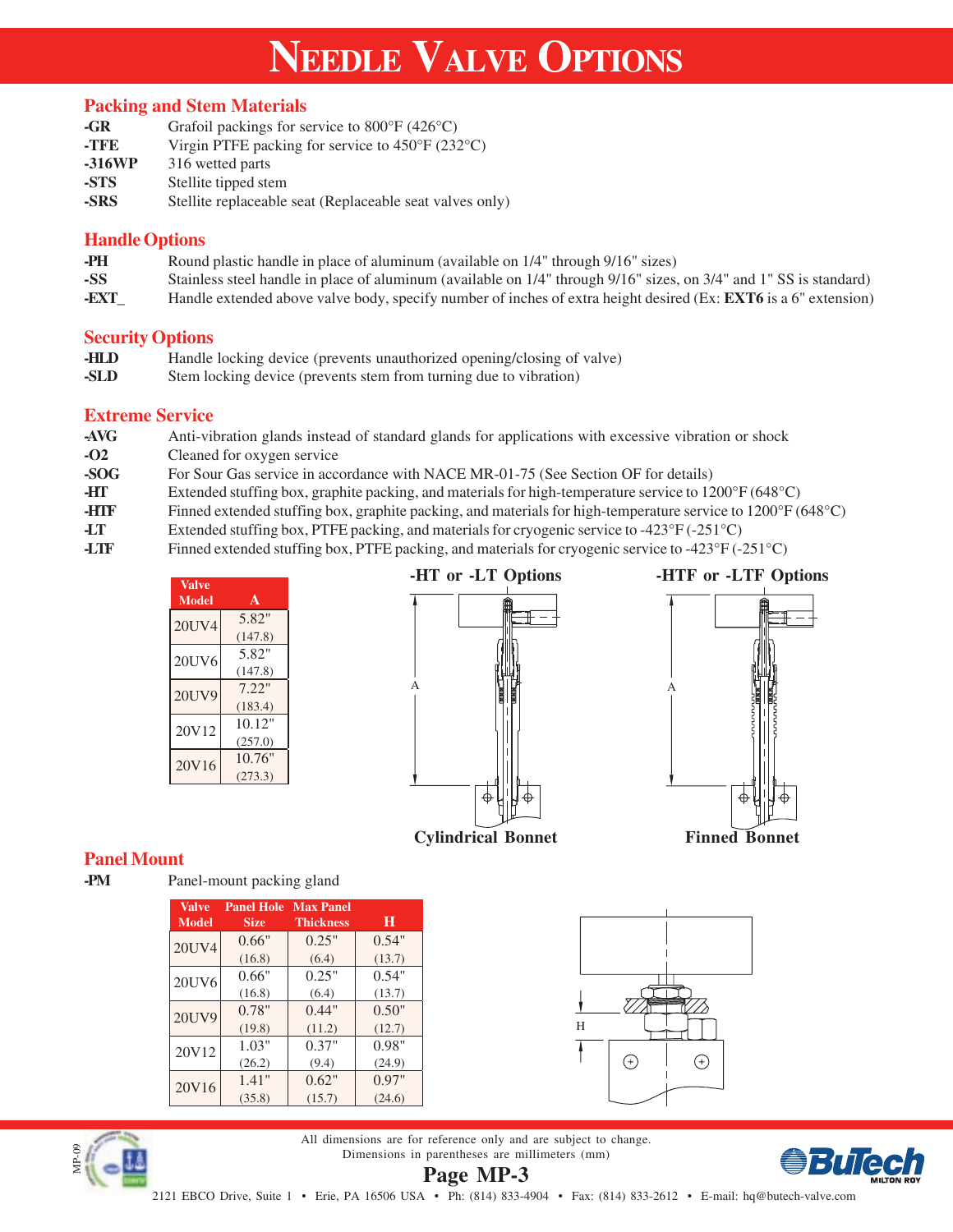### **1/4" M/P TUBE, CONED AND THREADED**

D



### **2-way Angle**

### **2-way Straight 3-way Two on Pressure**

### **3-way One on Pressure**









Figure 1

Figure 2

Figure 3



| <b>Catalog</b> | Stem         |                   |        |        |             |         |        |        |        |       |        |       |        |        |        |     |
|----------------|--------------|-------------------|--------|--------|-------------|---------|--------|--------|--------|-------|--------|-------|--------|--------|--------|-----|
| <b>Number</b>  | <b>Style</b> | <b>Connection</b> | A      | В      | $\mathbf C$ | D       | E      | F      | G      | Н     |        | IJ    | K      | L      | Thk.   | Fig |
| 20UV41V        | Vee          | $1/4$ " M/P       | 2.00"  | 1.00"  | 2.00"       | 4.50"   | 1.62"  | 1.19"  | 0.62"  | 0.38" | 3.00"  | 0.25" | $---$  | ---    | 0.75"  |     |
| 20UV41R        | Reg          | Tube              | (50.8) | (25.4) | (50.8)      | (114.3) | (41.1) | (30.2) | (15.7) | (9.7) | (76.2) | (6.4) |        |        | (19.1) |     |
| 20UV42V        | Vee          | 1/4" M/P          | 2.00"  | 1.00"  | 2.44"       | 4.94"   | ---    | 1.19"  | 0.62"  | 0.38" | 3.00"  | 0.25" | ---    | ---    | 0.75"  |     |
| 20UV42R        | Reg          | Tube              | (50.8) | (25.4) | (62.0)      | (125.5) |        | (30.2) | (15.7) | (9.7) | (76.2) | (6.4) |        |        | (19.1) |     |
| 20UV43V        | Vee          | $1/4$ " M/P       | 2.00"  | 1.00"  | 2.62"       | 5.12"   | 1.62"  | 1.19"  | 0.62"  | 0.38" | 3.00"  | 0.25" | $---$  | ---    | 0.75"  |     |
| 20UV43R        | Reg          | Tube              | (50.8) | (25.4) | (66.5)      | (130.0) | (41.1) | (30.2) | (15.7) | (9.7) | (76.2) | (6.4) |        |        | (19.1) |     |
| 20UV44V        | Vee          | $1/4$ " M/P       | 2.00"  | 1.00"  | 2.44"       | 4.94"   | 1.19"  | 1.19"  | 0.62"  | 0.38" | 3.00"  | 0.25" | ---    | ---    | 0.75"  | 4   |
| 20UV44R        | Reg          | Tube              | (50.8) | (25.4) | (62.0)      | (125.5) | (30.2) | (30.2) | (15.7) | (9.7) | (76.2) | (6.4) |        |        | (19.1) |     |
| 20UV45V        | Vee          | $1/4$ " M/P       | 2.00"  | 1.00"  | 3.38"       | 8.38"   | 1.68"  | 1.19"  | 0.62"  | 0.38" | 3.00"  | 0.25" | $---$  | ---    | 0.75"  |     |
| 20UV45R        | Reg          | Tube              | (50.8) | (25.4) | (85.9)      | (212.9) | (42.7) | (30.2) | (15.7) | (9.7) | (76.2) | (6.4) |        |        | (19.1) |     |
| 20UV46V        | Vee          | $1/4$ " M/P       | 2.00"  | 1.00"  | 2.25"       | 4.75"   | ---    | 1.19"  | 0.62"  | 0.38" | 3.00"  | 0.25" | 0.75"  | 1.06"  | 0.75"  | 6   |
| 20UV46R        | Reg          | Tube              | (50.8) | (25.4) | (57.2)      | (120.7) |        | (30.2) | (15.7) | (9.7) | (76.2) | (6.4) | (19.1) | (26.9) | (19.1) |     |
| 20MV46V        | Meter        | $1/4$ " M/P       | 2.00"  | 1.00"  | 2.62"       | 6.72"   | ---    | 1.31"  | 0.69"  | 0.38" | 3.00"  | 0.25" | 0.75"  | 1.06"  | 1.00"  |     |
|                |              | Tube              | (50.8) | (25.4) | (66.5)      | (170.7) |        | (33.3) | (17.5) | (9.7) | (76.2) | (6.4) | (19.1) | (26.9) | (25.4) |     |
| 20MMV46V       | Micro-       | $1/4$ " M/P       | 2.00"  | 1.00"  | 2.62"       | 7.36"   | ---    | 1.31"  | 0.69"  | 0.38" | 2.35"  | 0.25" | 0.75"  | 1.06"  | 1.00"  | 8   |
|                | Meter        | Tube              | (50.8) | (25.4) | (66.5)      | (186.9) |        | (33.3) | (17.5) | (9.7) | (59.7) | (6.4) | (19.1) | (26.9) | (25.4) |     |

See page MP-1 for orifice and Cv

### **2-stem Manifold**



*<u>BuTech</u>* 

**Replaceable Seat**







**Micro-Metering**



Figure 8

All dimensions are for reference only and are subject to change. Dimensions in parentheses are millimeters (mm) **Page MP-4**

D

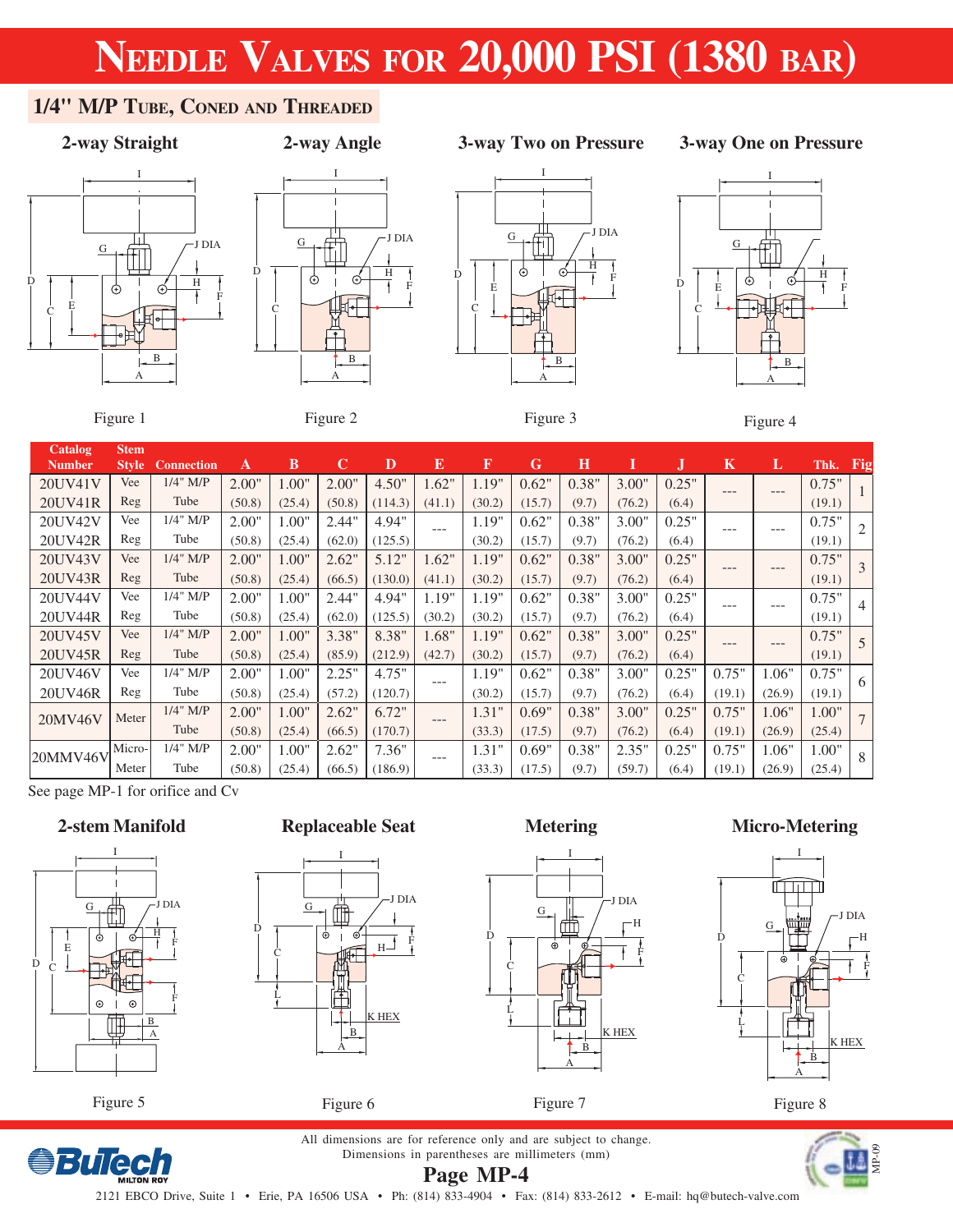

### **2-way Angle**

I

H

J DIA

F

D

C

G



### **3-way One on Pressure**

**3/8" M/P TUBE, CONED AND THREADED**





Figure 1

Figure 2

B A

Figure 3



| Catalog       | <b>Stem</b>  |                   |        |        |             |         |         |        |        |       |        |       |         |        |        |     |
|---------------|--------------|-------------------|--------|--------|-------------|---------|---------|--------|--------|-------|--------|-------|---------|--------|--------|-----|
| <b>Number</b> | <b>Style</b> | <b>Connection</b> | A      | В      | $\mathbf C$ | D       | E       | F      | G      | Н     |        | J.    | $\bf K$ | L      | Thk.   | Fig |
| 20UV61V       | Vee          | $3/8$ " M/P       | 2.00"  | .00"   | 2.00"       | 4.50"   | 1.62"   | 1.19"  | 0.62"  | 0.38" | 3.00"  | 0.25" | $---$   | $---$  | 0.75"  |     |
| 20UV61R       | Reg          | Tube              | (50.8) | (25.4) | (50.8)      | (114.3) | (41.1)  | (30.2) | (15.7) | (9.7) | (76.2) | (6.4) |         |        | (19.1) |     |
| 20UV62V       | Vee          | $3/8$ " M/P       | 2.00"  | .00"   | 2.44"       | 4.94"   | $---$   | 1.19"  | 0.62"  | 0.38" | 3.00"  | 0.25" | ---     | ---    | 0.75"  |     |
| 20UV62R       | Reg          | Tube              | (50.8) | (25.4) | (62.0)      | (125.5) |         | (30.2) | (15.7) | (9.7) | (76.2) | (6.4) |         |        | (19.1) |     |
| 20UV63V       | Vee          | $3/8$ " M/P       | 2.00"  | 1.00"  | 2.62"       | 5.12"   | 1.62"   | 1.19"  | 0.62"  | 0.38" | 3.00"  | 0.25" | ---     | ---    | 0.75"  | 3   |
| 20UV63R       | Reg          | Tube              | (50.8) | (25.4) | (66.5)      | (130.0) | (41.1)  | (30.2) | (15.7) | (9.7) | (76.2) | (6.4) |         |        | (19.1) |     |
| 20UV64V       | Vee          | $3/8"$ M/P        | 2.00"  | 1.00"  | 2.44"       | 4.94"   | 1.19"   | 1.19"  | 0.62"  | 0.38" | 3.00"  | 0.25" | ---     | ---    | 0.75"  | 4   |
| 20UV64R       | Reg          | Tube              | (50.8) | (25.4) | (62.0)      | (125.5) | (30.2)  | (30.2) | (15.7) | (9.7) | (76.2) | (6.4) |         |        | (19.1) |     |
| 20UV65V       | Vee          | $3/8$ " M/P       | 2.00"  | 1.00"  | 3.38"       | 8.38"   | 1.68"   | 1.19"  | 0.62"  | 0.38" | 3.00"  | 0.25" | ---     | $---$  | 0.75"  | -5  |
| 20UV65R       | Reg          | Tube              | (50.8) | (25.4) | (85.9)      | (212.9) | (42.7)  | (30.2) | (15.7) | (9.7) | (76.2) | (6.4) |         |        | (19.1) |     |
| 20UV66V       | Vee          | $3/8"$ M/P        | 2.00"  | 1.00"  | 2.25"       | 4.75"   | $---$   | 1.19"  | 0.62"  | 0.38" | 3.00"  | 0.25" | 0.75"   | 1.06"  | 0.75"  | -6  |
| 20UV66R       | Reg          | Tube              | (50.8) | (25.4) | (57.2)      | (120.7) |         | (30.2) | (15.7) | (9.7) | (76.2) | (6.4) | (19.1)  | (26.9) | (19.1) |     |
| 20MV66V       | Meter        | $3/8$ " M/P       | 2.00"  | 1.00"  | 2.62"       | 6.72"   | $---$   | 1.31"  | 0.69"  | 0.38" | 3.00"  | 0.25" | 0.75"   | 1.06"  | 1.00"  |     |
|               |              | Tube              | (50.8) | (25.4) | (66.5)      | (170.7) |         | (33.3) | (17.5) | (9.7) | (76.2) | (6.4) | (19.1)  | (26.9) | (25.4) |     |
| 20MMV66V      | Micro-       | $3/8$ " M/P       | 2.50"  | .25"   | 2.62"       | 7.36"   | $- - -$ | 1.31"  | 0.69"  | 0.38" | 2.35"  | 0.25" | 0.75"   | 1.06"  | 1.00"  | 8   |
|               | Meter        | Tube              | (63.5) | (31.8) | (66.5)      | (186.9) |         | (33.3) | (17.5) | (9.7) | (59.7) | (6.4) | (19.1)  | (26.9) | (25.4) |     |

See page MP-1 for orifice and Cv

### **2-stem Manifold**







Figure 6

### **Metering**

G

D

C

L

I

▥

B A

Figure 7

K HEX

H F

J DIA







**Page MP-5** All dimensions are for reference only and are subject to change. Dimensions in parentheses are millimeters (mm)

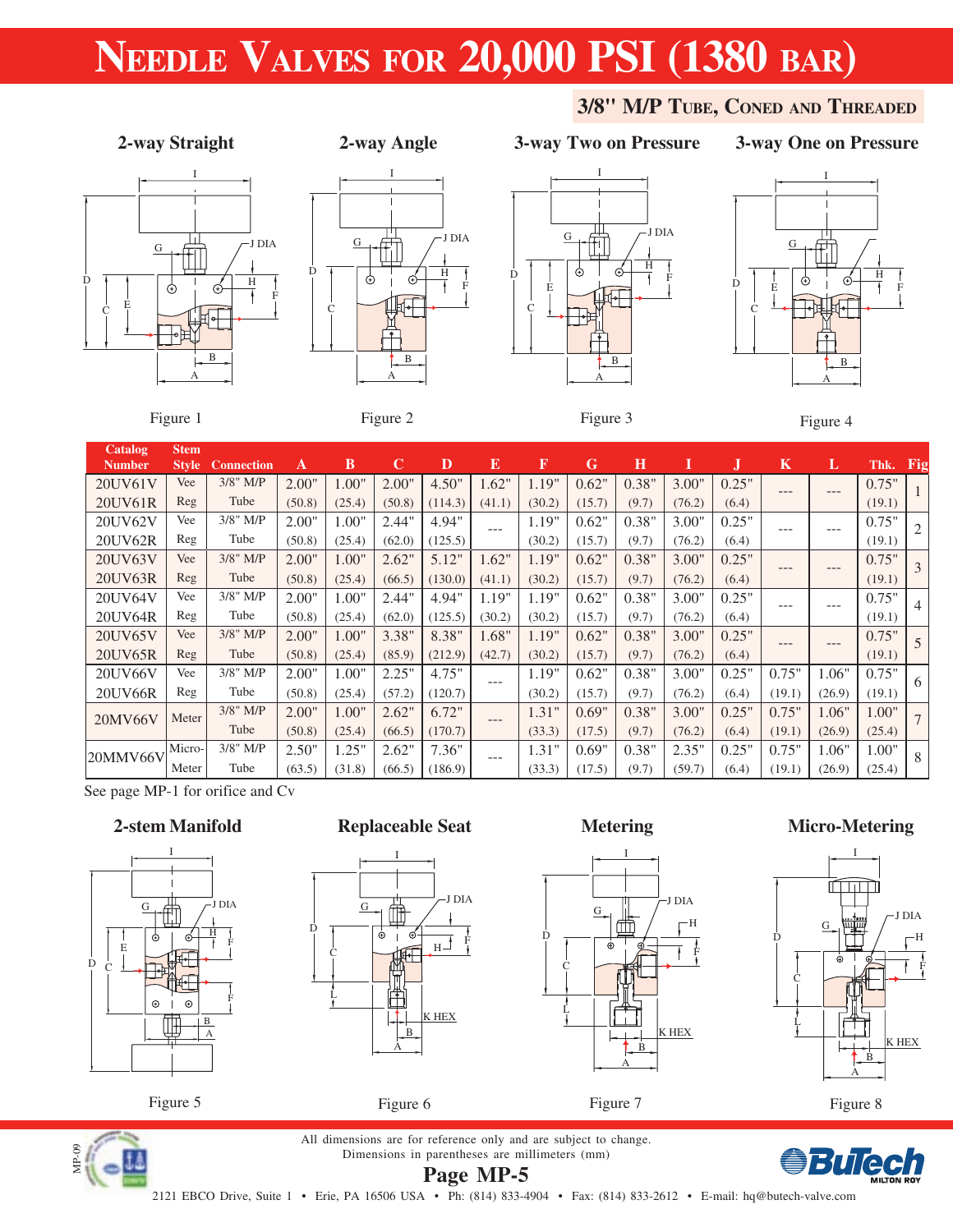H

J DIA

F

### **9/16" M/P TUBE, CONED AND THREADED**



Figure 1

### **2-way Angle**

I

B A

Figure 2

D

C

G

### **2-way Straight 3-way Two on Pressure**



Figure 3

| <b>Catalog</b> | <b>Stem</b>  |                   |        |        |         |         |        |          |        |        |         |       |         |         |        |                |
|----------------|--------------|-------------------|--------|--------|---------|---------|--------|----------|--------|--------|---------|-------|---------|---------|--------|----------------|
| <b>Number</b>  | <b>Style</b> | <b>Connection</b> | A      | в      |         | D       | E      | F        | G      | н      |         |       | Κ       | L       | Thk.   | Fig            |
| 20UV91V        | Vee          | $9/16$ " M/P      | 2.50"  | .25"   | 2.88"   | 6.32"   | 2.38"  | $1.75$ " | 0.69"  | 0.50"  | 4.00"   | 0.34" | $---$   | $- - -$ | 1.00"  |                |
| 20UV91R        | Reg          | Tube              | (63.5) | (31.8) | (73.2)  | (160.5) | (60.5) | (44.5)   | (17.5) | (12.7) | (101.6) | (8.6) |         |         | (25.4) |                |
| 20UV92V        | Vee          | $9/16$ " M/P      | 2.50"  | .25"   | 3.38"   | 6.82"   | $---$  | 1.75"    | 0.69"  | 0.50"  | 4.00"   | 0.34" | $- - -$ | ---     | 1.00"  | 2              |
| 20UV92R        | Reg          | Tube              | (63.5) | (31.8) | (85.9)  | (173.2) |        | (44.5)   | (17.5) | (12.7) | (101.6) | (8.6) |         |         | (25.4) |                |
| 20UV93V        | Vee          | $9/16"$ M/P       | 2.50"  | .25"   | 3.62"   | 7.06"   | 2.38"  | 1.75"    | 0.69"  | 0.50"  | 4.00"   | 0.34" | $- - -$ | ---     | 1.00"  | $\mathcal{E}$  |
| 20UV93R        | Reg          | Tube              | (63.5) | (31.8) | (91.9)  | (179.3) | (60.5) | (44.5)   | (17.5) | (12.7) | (101.6) | (8.6) |         |         | (25.4) |                |
| 20UV94V        | Vee          | $9/16$ " M/P      | 2.50"  | .25"   | 3.38"   | 6.82"   | 1.75"  | 1.75"    | 0.69"  | 0.50"  | 4.00"   | 0.34" | $- - -$ | ---     | 1.00"  | $\overline{4}$ |
| 20UV94R        | Reg          | Tube              | (63.5) | (31.8) | (85.9)  | (173.2) | (44.5) | (44.5)   | (17.5) | (12.7) | (101.6) | (8.6) |         |         | (25.4) |                |
| 20UV95V        | Vee          | $9/16$ " M/P      | 2.50"  | .25"   | 5.12"   | 12.00"  | 2.56"  | 1.75"    | 0.69"  | 0.50"  | 4.00"   | 0.34" | $---$   | ---     | 1.00"  | .5             |
| 20UV95R        | Reg          | Tube              | (63.5) | (31.8) | (130.0) | (304.8) | (65.0) | (44.5)   | (17.5) | (12.7) | (101.6) | (8.6) |         |         | (25.4) |                |
| 20UV96V        | Vee          | $9/16$ " M/P      | 2.50"  | .25"   | 3.25"   | 6.69"   | ---    | 1.75"    | 0.69"  | 0.50"  | 4.00"   | 0.34" | 0.75"   | 1.37"   | 1.00"  | 6              |
| 20UV96R        | Reg          | Tube              | (63.5) | (31.8) | (82.6)  | (169.9) |        | (44.5)   | (17.5) | (12.7) | (101.6) | (8.6) | (19.1)  | (34.8)  | (25.4) |                |

See page MP-1 for orifice and Cv

### **3-way One on Pressure**



Figure 4

**BuTech** 

#### **2-stem Manifold**



#### **Replaceable Seat**



Figure 5

**Page MP-6**

Figure 6

All dimensions are for reference only and are subject to change. Dimensions in parentheses are millimeters (mm)

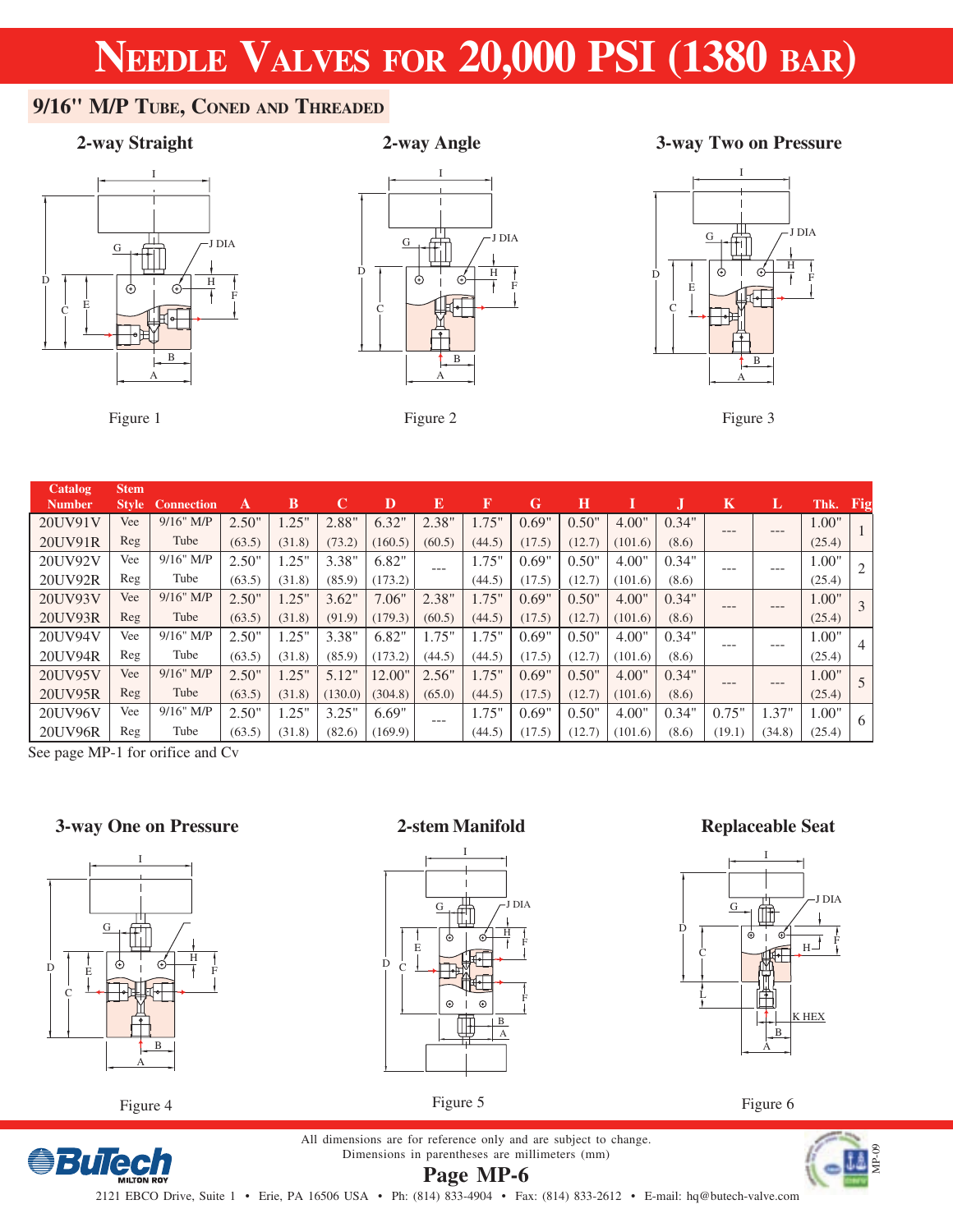### **3/4" M/P TUBE, CONED AND THREADED**



Figure 1

#### **2-way Angle**

I

 $\overline{G}$  J  $\overline{L}$   $\overline{L}$  J DIA

B A

Figure 2

H F

ł

D

C

### **2-way Straight 3-way Two on Pressure**



Figure 3

| <b>Catalog</b><br><b>Number</b> | <b>Stem</b><br><b>Style</b> | <b>Connection</b> | A      | B      | C       | D       | $\bf{E}$ | $\mathbf F$ | G      | Н      |         |        | $\bf K$ | L       | Thk. Fig |               |
|---------------------------------|-----------------------------|-------------------|--------|--------|---------|---------|----------|-------------|--------|--------|---------|--------|---------|---------|----------|---------------|
| 20V121V                         | Vee                         | $3/4$ " M/P       | 3.00"  | 1.50"  | 3.75"   | 8.75"   | 3.00"    | 2.25"       | 0.88"  | 0.62"  | 8.00"   | 0.43"  |         |         | 1.38"    |               |
| 20V121R                         | Reg                         | Tube              | (76.2) | (38.1) | (95.3)  | (222.3) | (76.2)   | (57.2)      | (22.4) | (15.7) | (203.2) | (10.9) | ---     | ---     | (35.1)   |               |
| 20V122V                         | Vee                         | $3/4$ " M/P       | 3.00"  | 1.50"  | 4.50"   | 9.50"   |          | 2.25"       | 0.88"  | 0.62"  | 8.00"   | 0.43"  |         |         | 1.38"    |               |
| 20V122R                         | Reg                         | Tube              | (76.2) | (38.1) | (114.3) | (241.3) | $---$    | (57.2)      | (22.4) | (15.7) | (203.2) | (10.9) | ---     | ---     | (35.1)   | -2            |
| 20V123V                         | Vee                         | $3/4$ " M/P       | 3.00"  | 1.50"  | 5.00"   | 10.00"  | 3.00"    | 2.25"       | 0.88"  | 0.62"  | 8.00"   | 0.43"  |         |         | 1.38"    |               |
| 20V123R                         | Reg                         | Tube              | (76.2) | (38.1) | (127.0) | (254.0) | (76.2)   | (57.2)      | (22.4) | (15.7) | (203.2) | (10.9) | $---$   | $- - -$ | (35.1)   | $\mathcal{E}$ |
| 20V124V                         | Vee                         | 3/4" M/P          | 3.00"  | 1.50"  | 4.50"   | 9.50"   | 2.25"    | 2.25"       | 0.88"  | 0.62"  | 8.00"   | 0.43"  |         |         | 1.38"    |               |
| 20V124R                         | Reg                         | Tube              | (76.2) | (38.1) | (114.3) | (241.3) | (57.2)   | (57.2)      | (22.4) | (15.7) | (203.2) | (10.9) | ---     | ---     | (35.1)   | 4             |
| 20V125V                         | Vee                         | $3/4$ " M/P       | 3.00"  | 1.50"  | 7.00"   | 17.00"  | 3.50"    | 2.25"       | 0.88"  | 0.62"  | 8.00"   | 0.43"  |         |         | 1.38"    |               |
| 20V125R                         | Reg                         | Tube              | (76.2) | (38.1) | (177.8) | (431.8) | (88.9)   | (57.2)      | (22.4) | (15.7) | (203.2) | (10.9) | ---     | ---     | (35.1)   |               |
| 20V126V                         | Vee                         | 3/4" M/P          | 3.00"  | 1.50"  | 3.75"   | 8.75"   | $- - -$  | 2.25"       | 0.88"  | 0.62"  | 8.00"   | 0.43"  | 1.38"   | 1.65"   | 1.38"    |               |
| 20V126R                         | Reg                         | Tube              | (76.2) | (38.1) | (95.3)  | (222.3) |          | (57.2)      | (22.4) | (15.7) | (203.2) | (10.9) | (35.1)  | (41.9)  | (35.1)   | -6            |

See page MP-1 for orifice and Cv

### **3-way One on Pressure**



**2-stem Manifold**



### **Replaceable Seat**



Figure 4

MP-09





Figure 6

2121 EBCO Drive, Suite 1 • Erie, PA 16506 USA • Ph: (814) 833-4904 • Fax: (814) 833-2612 • E-mail: hq@butech-valve.com

Figure 5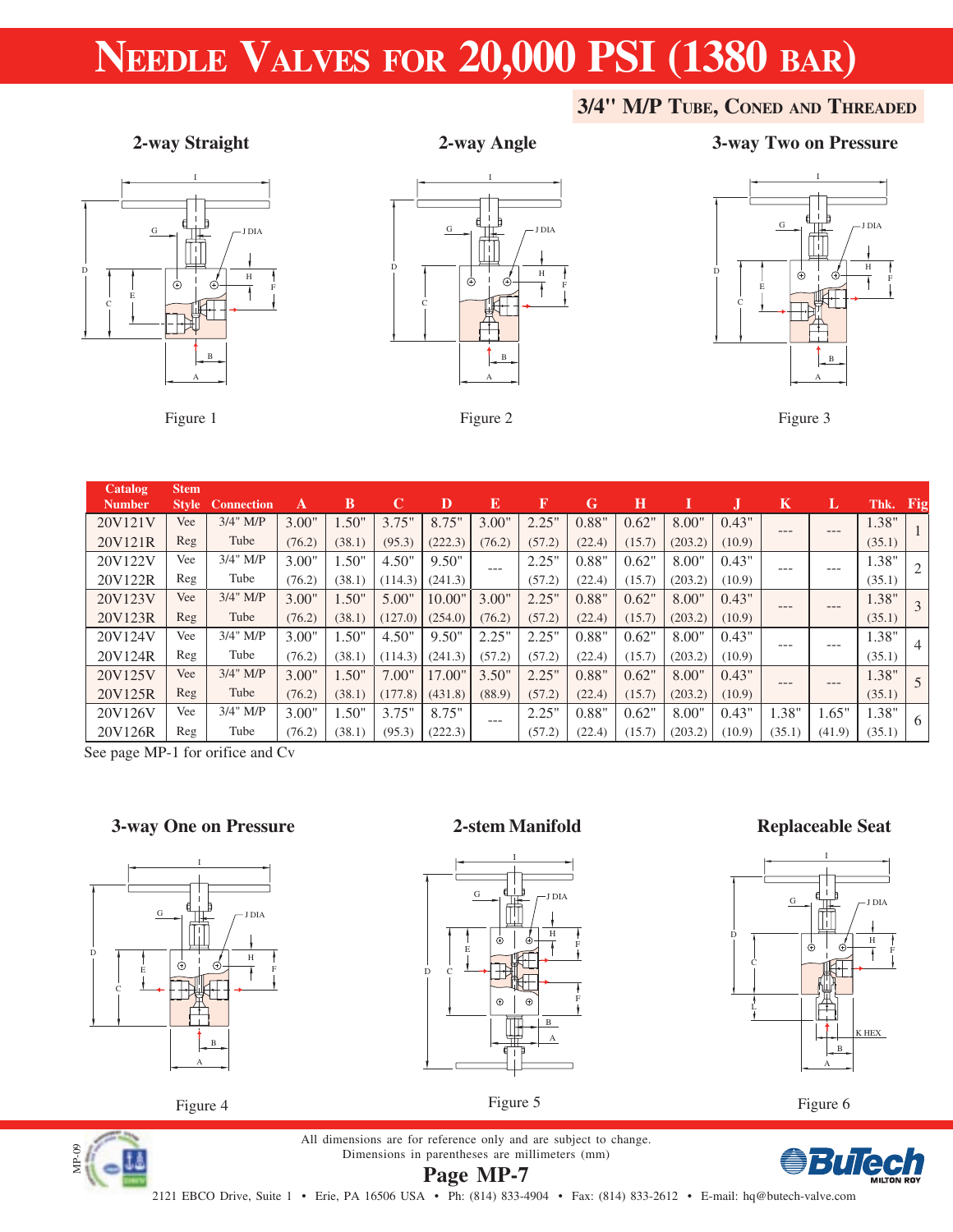### **1" M/P TUBE, CONED AND THREADED**

### **2-way Straight**







Figure 2

| <b>Catalog</b> | <b>Stem</b> |                         |         |        |         |         |        |        |          |        |         |        |        |     |
|----------------|-------------|-------------------------|---------|--------|---------|---------|--------|--------|----------|--------|---------|--------|--------|-----|
| <b>Number</b>  |             | <b>Style Connection</b> | A       | в      |         | D       | Е      | K      | G        | Н      |         |        | Thk.   | Fig |
| 20V161V        | Vee         | $1"$ M/P                | 4.12"   | 2.06"  | 4.75"   | 10.19"  | 3.75"  | 2.81"  | $1.25$ " | 1.12"  | 10.00"  | 0.56"  | 1.75"  |     |
| 20V161R        | Reg         | Tube                    | (104.6) | (52.3) | (120.7) | (258.8) | (95.3) | (71.4) | (31.8)   | (28.4) | (254.0) | (14.2) | (44.5) |     |
| 20V162V        | Vee         | $1"$ M/P                | 4.12"   | 2.06"  | 5.50"   | 10.94"  | ---    | 2.81"  | 1.25"    | 1.12"  | 10.00"  | 0.56"  | 1.75"  |     |
| 20V162R        | Reg         | Tube                    | (104.6) | (52.3) | (139.7) | (277.9) |        | (71.4) | (31.8)   | (28.4) | (254.0) | (14.2) | (44.5) |     |
| 20V163V        | Vee         | $1"$ M/P                | 4.12"   | 2.06"  | 6.00"   | 11.44"  | 3.75"  | 2.81"  | 1.25"    | 1.12"  | 10.00"  | 0.56"  | 1.75"  |     |
| 20V163R        | Reg         | Tube                    | (104.6) | (52.3) | (152.4) | (290.6) | (95.3) | (71.4) | (31.8)   | (28.4) | (254.0) | (14.2) | (44.5) |     |
| 20V164V        | Vee         | $1"$ M/P                | 4.12"   | 2.06"  | 5.50"   | 10.94"  | 2.81"  | 2.81"  | 1.25"    | 1.12"  | 10.00"  | 0.56"  | 1.75"  |     |
| 20V164R        | Reg         | Tube                    | (104.6) | (52.3) | (139.7) | (277.9) | (71.4) | (71.4) | (31.8)   | (28.4) | (254.0) | (14.2) | (44.5) |     |

See page MP-1 for orifice and Cv

**BuTech** 

### **3-way Two on Pressure**



Figure 3

### **3-way One on Pressure**





All dimensions are for reference only and are subject to change.



Dimensions in parentheses are millimeters (mm) **Page MP-8**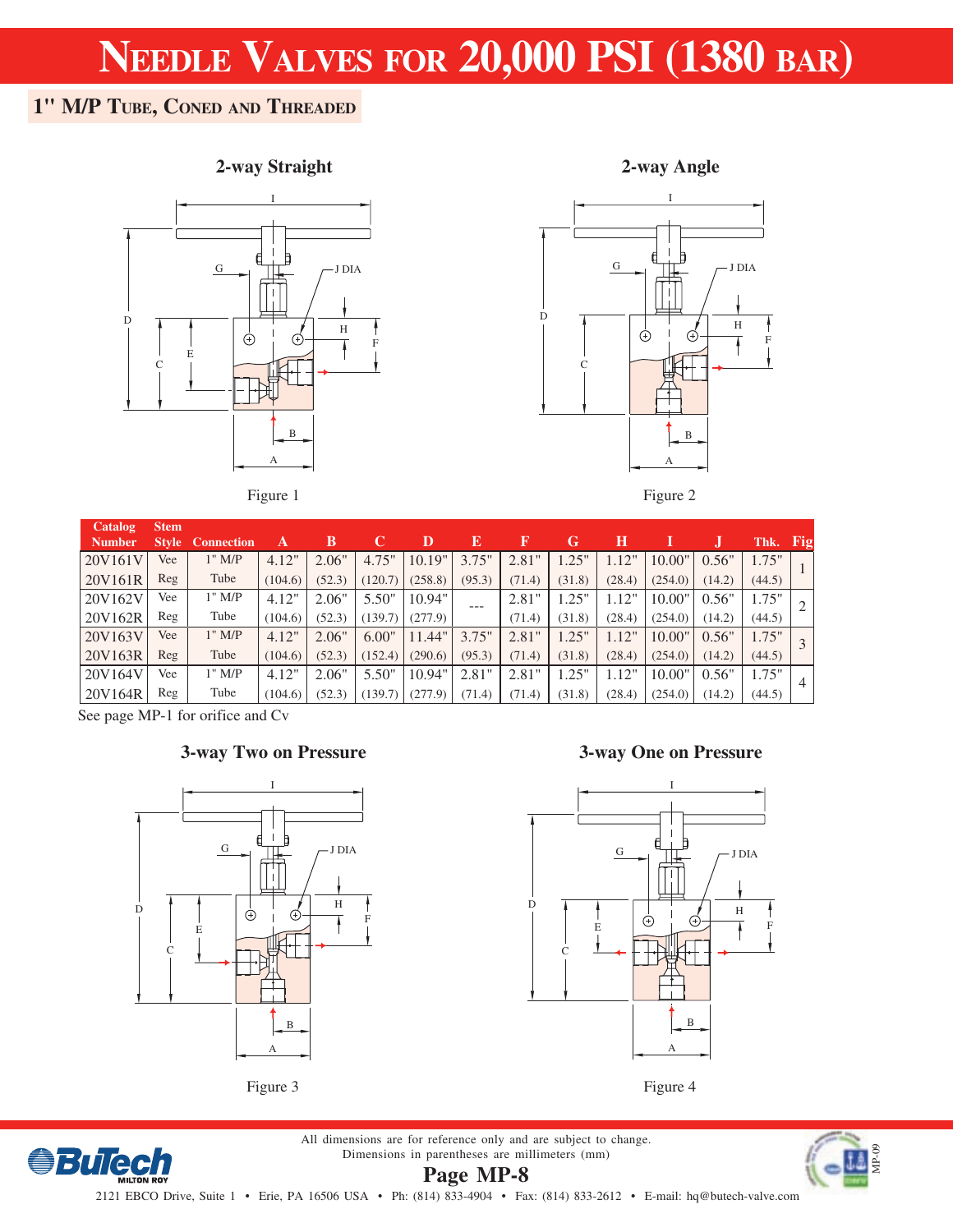### **1" M/P TUBE, CONED AND THREADED**



**2-stem Manifold**

#### Figure 5



**Replaceable Seat**

#### Figure 6

| Catalog       | <b>Stem</b> |                         |         |        |       |                               |         |        |        |        |                  |        |        |        |           |        |
|---------------|-------------|-------------------------|---------|--------|-------|-------------------------------|---------|--------|--------|--------|------------------|--------|--------|--------|-----------|--------|
| <b>Number</b> |             | <b>Style Connection</b> |         |        |       |                               |         |        |        |        |                  |        |        |        | Thk. Fig. |        |
| 20V165V       | Vee         | $1"$ M/P                | 4.12"   | 2.06"  | 8.00" | 18.88"                        | 4.00"   | 2.81"  | 1.25"  |        | $1.12"$   10.00" | 0.56"  | $---$  | $---$  | 1.75"     | $\sim$ |
| 20V165R       | Reg         | Tube                    | (104.6) | (52.3) |       | $(203.2)$ $(479.6)$ $(101.6)$ |         | (71.4) | (31.8) | (28.4) | (254.0)          | (14.2) |        |        | (44.5)    |        |
| 20V166V       | Vee         | 1" M/P                  | 4.12"   | 2.06"  | 4.88" | 10.62"                        | $- - -$ | 2.81"  | .56"   |        | $1.12"$   10.00" | 0.56"  | 1.75"  | 2.08"  | 1.75"     |        |
| 20V166R       | Reg         | Tube                    | (104.6) | (52.3) |       | $(124.0)$ $(269.7)$           |         | (71.4) | (39.6) | (28.4) | (254.0)          | (14.2) | (44.5) | (52.8) | (44.5)    |        |

See page MP-1 for orifice and Cv



**Page MP-9** All dimensions are for reference only and are subject to change. Dimensions in parentheses are millimeters (mm)

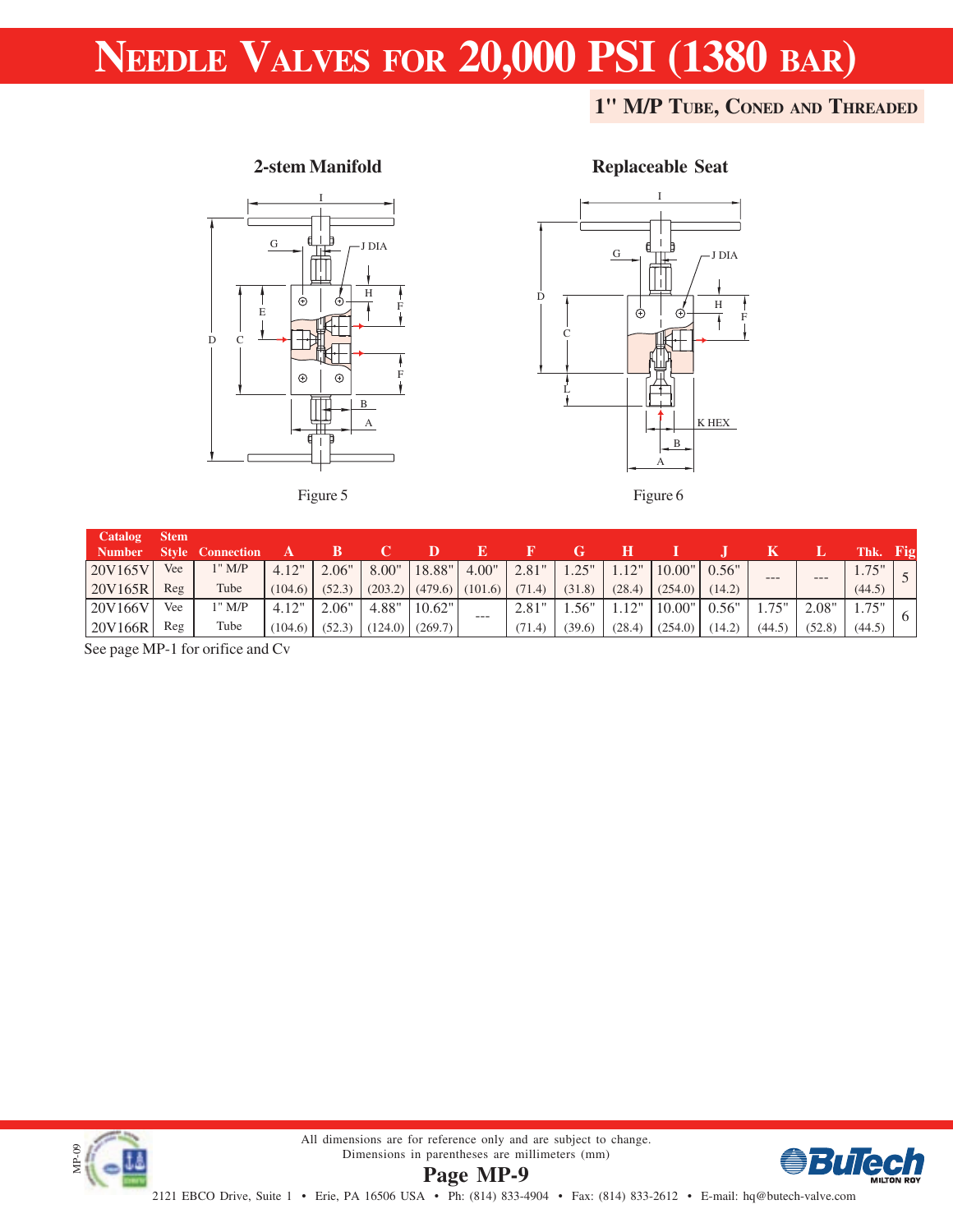# **MEDIUM PRESSURE EQUIPMENT**







### **ELBOWS**

| <b>Catalog</b>   |                          |        |             |         |        |        |        |        |        | <b>Block</b>     |        | <b>Mounting Holes*</b> |        |
|------------------|--------------------------|--------|-------------|---------|--------|--------|--------|--------|--------|------------------|--------|------------------------|--------|
|                  | <b>Number Connection</b> | Port   | <b>MAWP</b> | A       | В      | C      |        | E      | F      | <b>Thickness</b> | G      | Н                      | Dia.   |
| 20L4             | $1/4$ " M/P              | 0.125" | 20,000 PSI  | 1.50"   | 1.13"  | 0.75"  | 0.75"  | 0.35"  | 0.50"  | 0.62"            | 0.25"  | 0.25"                  | 0.22"  |
|                  | Tube                     | (3.2)  | 1380 bar    | (38.1)  | (28.7) | (19.1) | (19.1) | (8.9)  | (12.7) | (15.7)           | (6.4)  | (6.4)                  | (5.6)  |
| 20L <sub>6</sub> | $3/8$ " M/P              | 0.203" | 20,000 PSI  | 2.00"   | 1.38"  | 1.00"  | 1.00"  | 0.47"  | 0.63"  | 0.75"            | 0.31"  | 0.31"                  | 0.22"  |
|                  | Tube                     | (5.2)  | 1380 bar    | (50.8)  | (35.1) | (25.4) | (25.4) | (11.9) | (16.0) | (19.1)           | (7.9)  | (7.9)                  | (5.6)  |
| 20L9             | $9/16"$ M/P              | 0.359" | 20,000 PSI  | 2.50"   | 1.75"  | 1.25"  | 1.25"  | 0.66"  | 0.88"  | 1.00"            | 0.50"  | 0.50"                  | 0.28"  |
|                  | Tube                     | (9.1)  | 1380 bar    | (63.5)  | (44.5) | (31.8) | (31.8) | (16.8) | (22.4) | (25.4)           | (12.7) | (12.7)                 | (7.1)  |
| 20L12            | $3/4"$ M/P               | 0.515" | 20,000 PSI  | 3.00"   | 2.25"  | 1.50"  | 1.50"  | 0.55"  | 1.18"  | 1.38"            | 0.50"  | 0.50"                  | 0.34"  |
|                  | Tube                     | (13.1) | 1380 bar    | (76.2)  | (57.2) | (38.1) | (38.1) | (14.0) | (30.0) | (35.1)           | (12.7) | (12.7)                 | (8.7)  |
| 20L16            | $1"$ M/P                 | 0.562" | 20,000 PSI  | 4.12"   | 3.00"  | 2.06"  | 2.06"  | 0.69"  | 1.38"  | 1.75"            | 0.69"  | 0.69"                  | 0.41"  |
|                  | Tube                     | (14.3) | 1380 bar    | (104.6) | (76.2) | (52.3) | (52.3) | (17.5) | (35.1) | (44.5)           | (17.5) | (17.5)                 | (10.4) |

### **TEES**

| <b>Catalog</b><br><b>Block</b> |                   |        |             |         |        |        | <b>Mounting Holes*</b> |        |        |                  |        |        |        |
|--------------------------------|-------------------|--------|-------------|---------|--------|--------|------------------------|--------|--------|------------------|--------|--------|--------|
|                                | Number Connection | Port   | <b>MAWP</b> | A       | В      | C      |                        | E      | F      | <b>Thickness</b> | G      | Н      | Dia.   |
| 20T <sub>4</sub>               | $1/4$ " M/P       | 0.109" | 20,000 PSI  | 1.50"   | 1.13"  | 0.75"  | 0.75"                  | 0.35"  | 0.50"  | 0.62"            | 0.25"  | 0.25"  | 0.22"  |
|                                | Tube              | (2.8)  | 1380 bar    | (38.1)  | (28.7) | (19.1) | (19.1)                 | (8.9)  | (12.7) | (15.7)           | (6.4)  | (6.4)  | (5.6)  |
| 20T <sub>6</sub>               | $3/8$ " M/P       | 0.203" | 20,000 PSI  | 2.00"   | 1.38"  | 1.00"  | 1.00"                  | 0.47"  | 0.63"  | 0.75"            | 0.31"  | 0.31"  | 0.22"  |
|                                | Tube              | (5.2)  | 1380 bar    | (50.8)  | (35.1) | (25.4) | (25.4)                 | (11.9) | (16.0) | (19.1)           | (7.9)  | (7.9)  | (5.6)  |
| 20T9                           | $9/16"$ M/P       | 0.359" | 20,000 PSI  | 2.50"   | 1.75"  | 1.25"  | $1.25$ "               | 0.66"  | 0.88"  | 1.00"            | 0.50"  | 0.50"  | 0.28"  |
|                                | Tube              | (9.1)  | 1380 bar    | (63.5)  | (44.5) | (31.8) | (31.8)                 | (16.8) | (22.4) | (25.4)           | (12.7) | (12.7) | (7.1)  |
| 20T <sub>12</sub>              | 3/4" M/P          | 0.515" | 20,000 PSI  | 3.00"   | 2.25"  | 1.50"  | 1.50"                  | 0.55"  | 1.18"  | 1.38"            | 0.50"  | 0.50"  | 0.34"  |
|                                | Tube              | (13.1) | 1380 bar    | (76.2)  | (57.2) | (38.1) | (38.1)                 | (14.0) | (30.0) | (35.1)           | (12.7) | (12.7) | (8.6)  |
| 20T16                          | $1"$ M/P          | 0.562" | 20,000 PSI  | 4.12"   | 3.00"  | 2.06"  | 2.06"                  | 0.69"  | 1.38"  | 1.75"            | 0.69"  | 0.69"  | 0.41"  |
|                                | Tube              | (14.3) | 1380 bar    | (104.6) | (76.2) | (52.3) | (52.3)                 | (17.5) | (35.1) | (44.5)           | (17.5) | (17.5) | (10.4) |

### **CROSSES**

| <b>Catalog</b> |                          |        |             |         |         |        | <b>Block</b><br><b>Mounting Holes*</b> |        |        |                  |        |        |        |
|----------------|--------------------------|--------|-------------|---------|---------|--------|----------------------------------------|--------|--------|------------------|--------|--------|--------|
|                | <b>Number Connection</b> | Port   | <b>MAWP</b> | Α       | В       | C      | D                                      | E      | 19     | <b>Thickness</b> | G      | Н      | Dia.   |
| 20X4           | $1/4$ " M/P              | 0.125" | 20,000 PSI  | 1.50"   | 1.50"   | 0.75"  | 0.75"                                  | 0.35"  | 0.50"  | 0.62"            | 0.25"  | 0.25"  | 0.22"  |
|                | Tube                     | (3.2)  | 1380 bar    | (38.1)  | (38.1)  | (19.1) | (19.1)                                 | (8.9)  | (12.7) | (15.7)           | (6.4)  | (6.4)  | (5.6)  |
| 20X6           | $3/8$ " M/P              | 0.203" | 20,000 PSI  | 2.00"   | 2.00"   | 1.00"  | 1.00"                                  | 0.47"  | 0.63"  | 0.75"            | 0.38"  | 0.38"  | 0.25"  |
|                | Tube                     | (5.2)  | 1380 bar    | (50.8)  | (50.8)  | (25.4) | (25.4)                                 | (11.9) | (16.0) | (19.1)           | (9.7)  | (9.7)  | (6.4)  |
| 20X9           | $9/16"$ M/P              | 0.359" | 20,000 PSI  | 2.50"   | 2.50"   | 1.25"  | 1.25"                                  | 0.66"  | 0.88"  | 1.00"            | 0.50"  | 0.50"  | 0.28"  |
|                | Tube                     | (9.1)  | 1380 bar    | (63.5)  | (63.5)  | (31.8) | (31.8)                                 | (16.8) | (22.4) | (25.4)           | (12.7) | (12.7) | (7.1)  |
| 20X12          | $3/4$ " M/P              | 0.515" | 20,000 PSI  | 3.00"   | 3.00"   | 1.50"  | 1.50"                                  | 0.55"  | 1.18"  | 1.38"            | 0.50"  | 0.50"  | 0.34"  |
|                | Tube                     | (13.1) | 1380 bar    | (76.2)  | (76.2)  | (38.1) | (38.1)                                 | (14.0) | (30.0) | (35.1)           | (12.7) | (12.7) | (8.7)  |
| 20X16          | $1"$ M/P                 | 0.687" | 20,000 PSI  | 4.12"   | 4.12"   | 2.06"  | 2.06"                                  | 0.69"  | 1.38"  | 1.75"            | 0.69"  | 0.69"  | 0.41"  |
|                | Tube                     | (17.4) | 1380 bar    | (104.6) | (104.6) | (52.3) | (52.3)                                 | (17.5) | (35.1) | (44.5)           | (17.5) | (17.5) | (10.3) |

**\***Mounting holes provided when the catalog number is suffixed by "**-MH**"when ordering.



All dimensions are for reference only and are subject to change. Dimensions in parentheses are millimeters (mm)



**Page MP-10**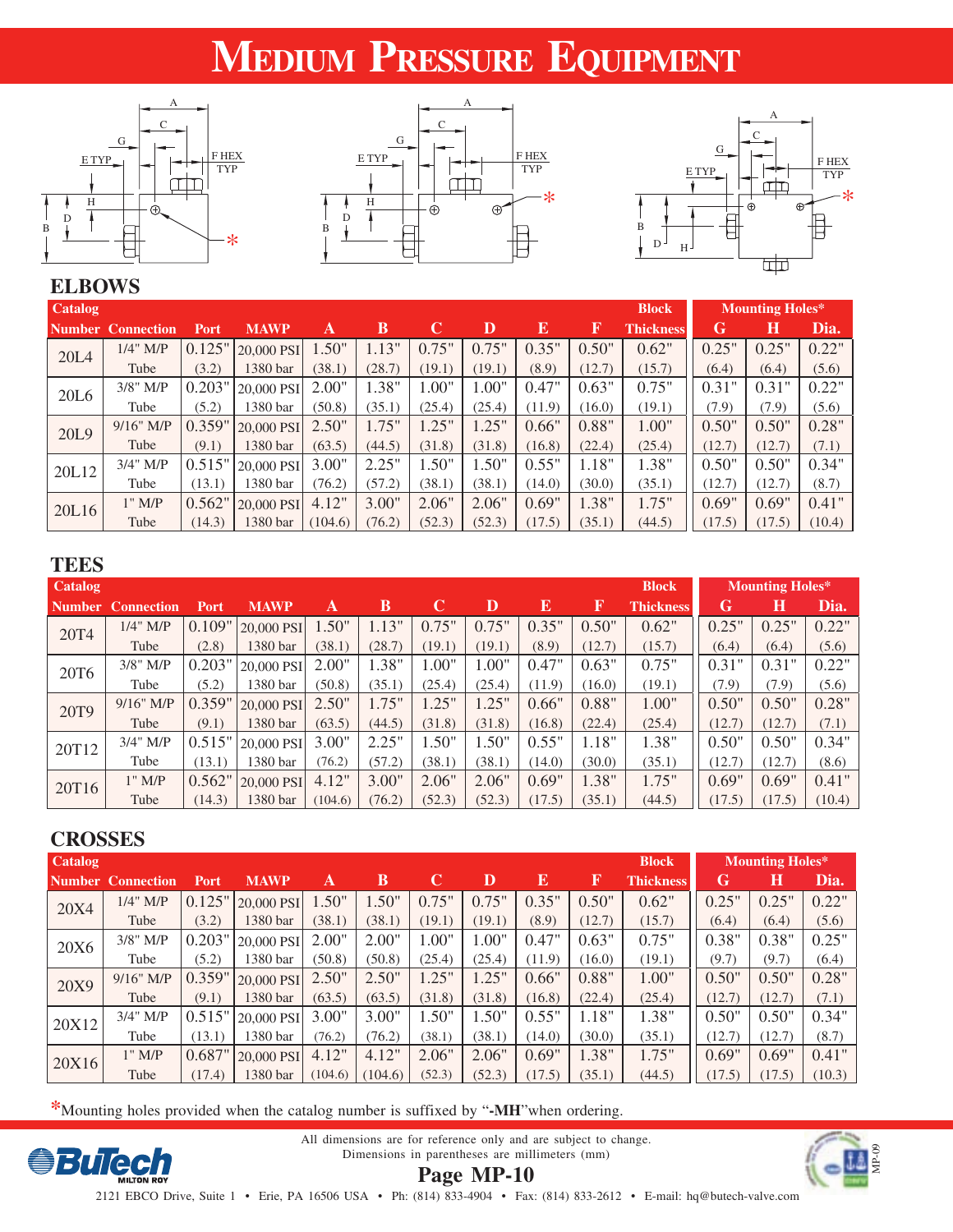# **MEDIUM PRESSURE EQUIPMENT**







See bulkhead table below for panel hole drill size

### **COUPLINGS**

| Catalog          | <b>Number Connection</b> | <b>Port</b> | <b>MAWP</b> | A      | B      | C      | D      |
|------------------|--------------------------|-------------|-------------|--------|--------|--------|--------|
| 20F4             | $1/4$ " M/P              | 0.109"      | 20,000 PSI  | 0.75"  | 1.50"  | 0.50"  | 0.35"  |
|                  | Tube                     | (2.8)       | 1380 bar    | (19.1) | (38.1) | (12.7) | (8.9)  |
| 20F <sub>6</sub> | $3/8$ " M/P              | 0.203"      | 20,000 PSI  | 0.75"  | 1.75"  | 0.63"  | 0.47"  |
|                  | Tube                     | (5.2)       | 1380 bar    | (19.1) | (44.5) | (16.0) | (11.9) |
| 20F9             | $9/16"$ M/P              | 0.312"      | 20,000 PSI  | 1.00"  | 2.12"  | 0.88"  | 0.66"  |
|                  | Tube                     | (7.9)       | 1380 bar    | (25.4) | (53.8) | (22.4) | (16.8) |
| 20F12            | $3/4$ " M/P              | 0.438"      | 20,000 PSI  | 1.38"  | 2.50"  | 1.18"  | 0.55"  |
|                  | Tube                     | (11.1)      | 1380 bar    | (35.1) | (63.5) | (30.0) | (14.0) |
| 20F16            | $1"$ M/P                 | 0.562"      | 20,000 PSI  | 1.75"  | 3.50"  | 1.38"  | 0.69"  |
|                  | Tube                     | (14.3)      | 1380 bar    | (44.5) | (88.9) | (35.1) | (17.5) |

### **REPLACEABLE SEAT COUPLINGS**

| Catalog<br><b>Number</b> | <b>Connection</b> | <b>Port</b> | <b>MAWP</b> | A      | B      | C      | D      |
|--------------------------|-------------------|-------------|-------------|--------|--------|--------|--------|
| <b>20UF4</b>             | $1/4$ " M/P       | 0.109"      | 20,000 PSI  | 0.75"  | 1.50"  | 0.50"  | 0.35"  |
|                          | Tube              | (2.8)       | 1380 bar    | (19.1) | (38.1) | (12.7) | (8.9)  |
| 20UF <sub>6</sub>        | $3/8$ " M/P       | 0.203"      | 20,000 PSI  | 0.75"  | 1.75"  | 0.63"  | 0.47"  |
|                          | Tube              | (5.2)       | 1380 bar    | (19.1) | (44.5) | (16.0) | (11.9) |
| 20UF9                    | $9/16$ " M/P      | 0.312"      | 20,000 PSI  | 1.00"  | 2.00"  | 0.88"  | 0.66"  |
|                          | Tube              | (7.9)       | 1380 bar    | (25.4) | (50.8) | (22.4) | (16.8) |
| 20UF12                   | $3/4$ " M/P       | 0.438"      | 20,000 PSI  | 1.38"  | 2.50"  | 1.18"  | 0.55"  |
|                          | Tube              | (11.1)      | 1380 bar    | (35.1) | (63.5) | (30.0) | (14.0) |
| 20UF16                   | $1"$ M/P          | 0.562"      | 20,000 PSI  | 1.75"  | 3.50"  | 1.38"  | 0.69"  |
|                          | Tube              | (14.3)      | 1380 bar    | (44.5) | (88.9) | (35.1) | (17.5) |

### **BULKHEADS**

| <b>Catalog</b> |                          |        |             |        |        |        |        |                             | Panel  |
|----------------|--------------------------|--------|-------------|--------|--------|--------|--------|-----------------------------|--------|
|                | <b>Number Connection</b> | Port   | <b>MAWP</b> | A      | B      | C      | D      | <b>Panel Hole Thickness</b> |        |
| 20BF4          | $1/4$ " M/P              | 0.109" | 20,000 PSI  | 1.00"  | 2.00"  | 0.50"  | 0.35"  | 0.88"                       | 0.38"  |
|                | Tube                     | (2.8)  | 1380 bar    | (25.4) | (50.8) | (12.7) | (8.9)  | (22.4)                      | (9.7)  |
| 20BF6          | $3/8$ " M/P              | 0.203" | 20,000 PSI  | 1.00"  | 2.00"  | 0.63"  | 0.47"  | 0.94"                       | 0.38"  |
|                | Tube                     | (5.2)  | 1380 bar    | (25.4) | (50.8) | (16.0) | (11.9) | (23.9)                      | (9.7)  |
| 20BF9          | $9/16$ " M/P             | 0.312" | 20,000 PSI  | 1.38"  | 2.62"  | 0.88"  | 0.66"  | 1.25"                       | 0.50"  |
|                | Tube                     | (7.9)  | 1380 bar    | (35.1) | (66.5) | (22.4) | (16.8) | (31.8)                      | (12.7) |
| 20BF12         | $3/4$ " M/P              | 0.438" | 20,000 PSI  | 1.88"  | 2.62"  | 1.18"  | 0.55"  | 1.69"                       | 0.38"  |
|                | Tube                     | (11.1) | 1380 bar    | (47.8) | (66.5) | (30.0) | (14.0) | (42.9)                      | (9.7)  |
| 20BF16         | $1"$ M/P                 | 0.562" | 20,000 PSI  | 2.12"  | 3.50"  | 1.38"  | 0.69"  | 2.00"                       | 0.50"  |
|                | Tube                     | (14.3) | 1380 bar    | (53.8) | (88.9) | (35.1) | (17.5) | (50.8)                      | (12.7) |



**Page MP-11** All dimensions are for reference only and are subject to change. Dimensions in parentheses are millimeters (mm)

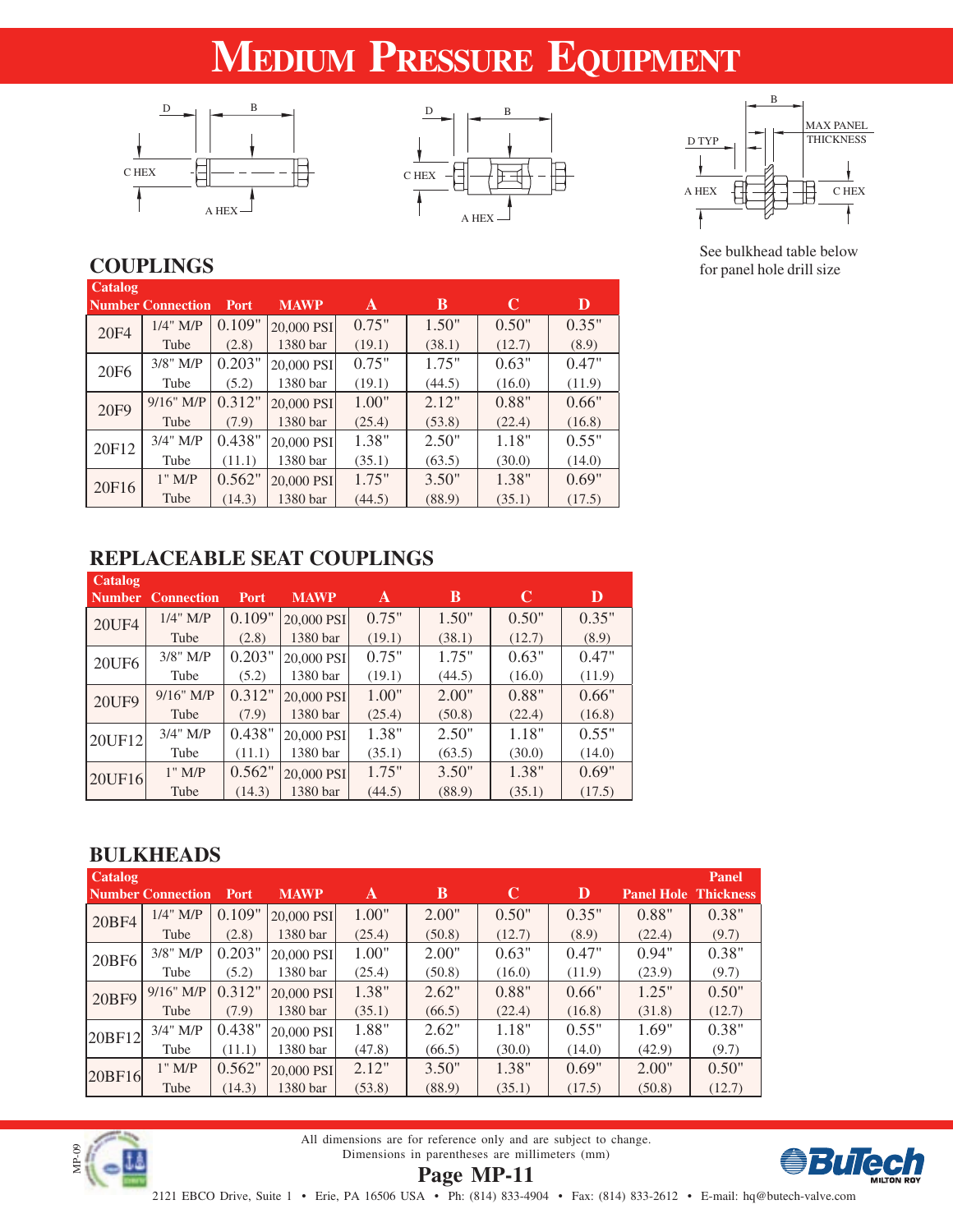# **MEDIUM PRESSURE NIPPLES AND TUBING**

## **Coned and Threaded Nipples**

BuTech stocks pre-cut coned and threaded nipples in lengths up to 12" (305 mm). In addition, nipples can be purchased to any custom length.

|                   |            |              |             | Length     |              |             |             |                        |
|-------------------|------------|--------------|-------------|------------|--------------|-------------|-------------|------------------------|
|                   | 2.75"      | 3.00"        | 4.00"       | 6.00"      | 8.00"        | 10.00"      | 12.00"      |                        |
| <b>Connection</b> | (69.9)     | (76.2)       | (101.6)     | (152.4)    | (203.2)      | (254.0)     | (304.8)     | <b>MAWP</b>            |
| $1/4$ " M/P       | $20N442-*$ | $20N443 -$ * | $20N444-$ * | 20N446-*   | $20N448 -$ * | $20N4410-*$ | 20N4412-*   | 20,000 PSI<br>1380 bar |
| $3/8$ " M/P       |            | $20N663-*$   | 20N664-*    | 20N666-*   | 20N668-*     | 20N6610-*   | 20N6612-*   | 20,000 PSI<br>1380 bar |
| $9/16$ " M/P      |            |              | 20N994-*    | 20N996-*   | 20N998-*     | 20N9910-*   | 20N9912-*   | 20,000 PSI<br>1380 bar |
| $3/4$ " M/P       |            |              |             | $20N126-*$ | 20N128-*     | 20N1210-*   | 20N1212-*   | 20,000 PSI<br>1380 bar |
| $1"$ M/P          |            |              |             | 20N166-*   | $20N168-*$   | 20N1610-*   | $20N1612-*$ | 20,000 PSI<br>1380 bar |

\*Complete catalog number by adding suffix **316** for 316 stainless steel or suffix **304** for 304 stainless steel

## **Tubing**

| Catalog<br><b>Number</b> | <b>Connection</b> | <b>O.D.</b> | I.D.   | <b>MAWP</b> |
|--------------------------|-------------------|-------------|--------|-------------|
| $20 - 109 -$ *           | $1/4$ " M/P       | 0.250"      | 0.109" | 20,000 PSI  |
|                          |                   | (6.4)       | (2.8)  | 1380 bar    |
| $20 - 203 -$ *           | $3/8$ " M/P       | 0.375"      | 0.203" | 20,000 PSI  |
|                          |                   | (9.5)       | (5.2)  | 1380 bar    |
| $20 - 312 -$ *           | $9/16$ " M/P      | 0.562"      | 0.312" | 20,000 PSI  |
|                          |                   | (14.3)      | (7.9)  | 1380 bar    |
| $20 - 438 -$ *           | $3/4$ " M/P       | 0.750"      | 0.438" | 20,000 PSI  |
|                          |                   | (19.1)      | (11.1) | 1380 bar    |
| $20-562-$ *              | $1"$ M/P          | 1.000"      | 0.562" | 20,000 PSI  |
|                          |                   | (25.4)      | (14.3) | 1380 bar    |

\*Complete catalog number by adding suffix **316** for 316 stainless steel or suffix **304** for 304 stainless steel. Other materials are also available, please consult factory.

BuTech offers a complete selection of austenitic seamless cold-drawn stainless steel tubing for high pressure applications where both high strength and corrosion resistance are desired. Tubing is available in standard 20-24 foot lengths (6-7 meters), however, longer lengths are available on request.



## **See Section T for Coning Tools, Threading Tools and Tube Vises!**



All dimensions are for reference only and are subject to change. Dimensions in parentheses are millimeters (mm) **Page MP-12**

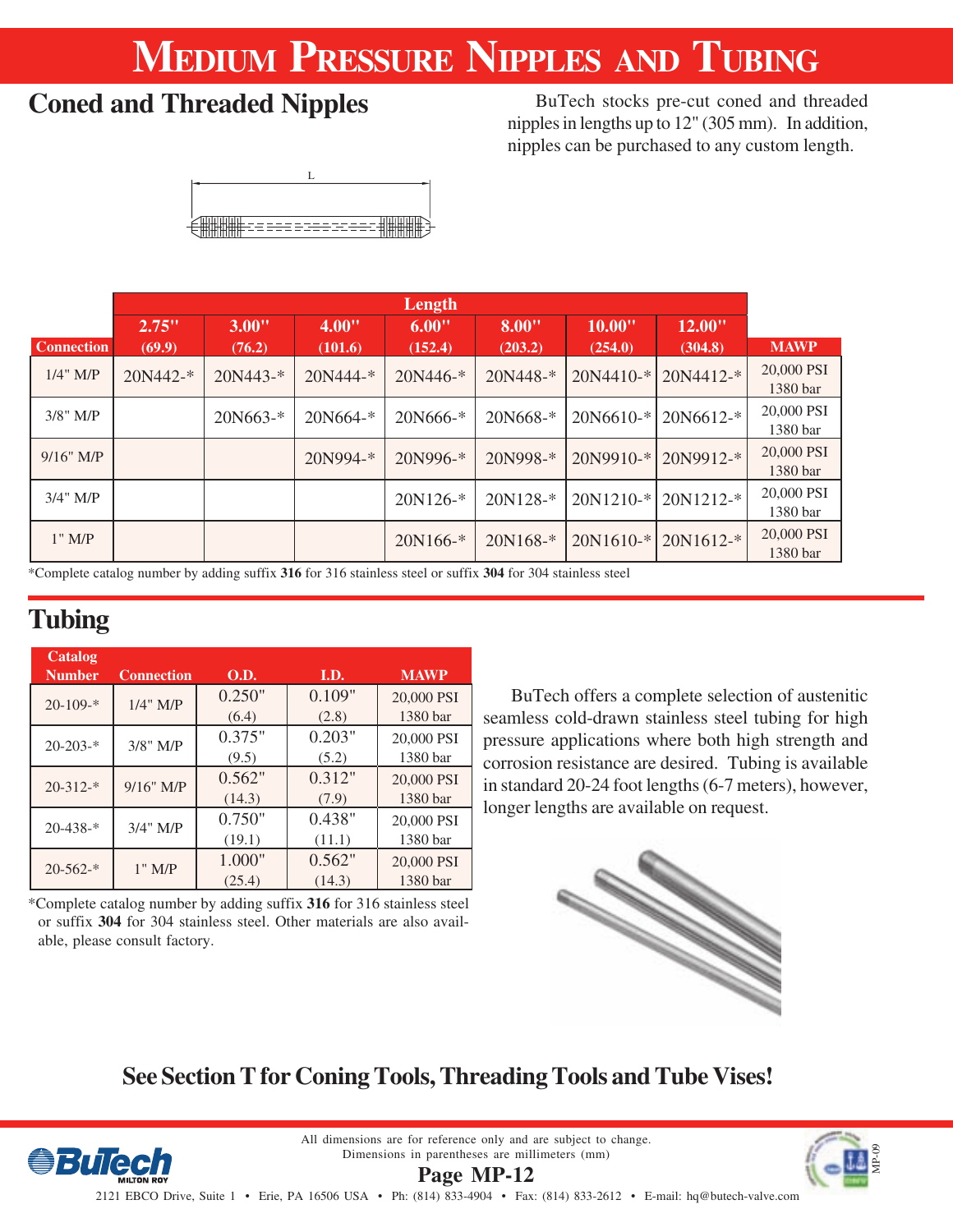# **MEDIUM PRESSURE CONNECTION COMPONENTS**

## **Connection Components**

All BuTech valves and fittings are supplied with glands and collars. To order these components separately, use catalog numbers listed below. When using a plug, the collar is not required.



| <b>Tube Size</b> | <b>Collar</b>     | <b>Gland</b>     | <b>Plug</b>      | Cap    | A      | B      | $\mathbf C$ | D      |
|------------------|-------------------|------------------|------------------|--------|--------|--------|-------------|--------|
| $1/4$ " M/P      | 20C <sub>4</sub>  | 20G4             | 20P4             | 20CA4  | 0.63"  | 1.00"  | 0.50"       | 0.35"  |
|                  |                   |                  |                  |        | (16.0) | (25.4) | (12.7)      | (8.9)  |
| $3/8$ " M/P      | 20C <sub>6</sub>  | 20G <sub>6</sub> | 20P <sub>6</sub> | 20CA6  | 0.75"  | 1.25"  | 0.63"       | 0.47"  |
|                  |                   |                  |                  |        | (19.1) | (31.8) | (16.0)      | (11.9) |
| $9/16$ " M/P     | 20C9              | 20G9             | 20P9             | 20CA9  | 1.00"  | 1.50"  | 0.88"       | 0.66"  |
|                  |                   |                  |                  |        | (25.4) | (38.1) | (22.4)      | (16.8) |
| $3/4$ " M/P      | 20C12             | 20G12            | 20P12            | 20CA12 | 1.38"  | 1.75"  | 1.18"       | 0.55"  |
|                  |                   |                  |                  |        | (35.1) | (44.5) | (30.0)      | (14.0) |
| $1"$ M/P         | 20C <sub>16</sub> | 20G16            | 20P16            | 20CA16 | 1.75"  | 2.25"  | 1.38"       | 0.69"  |
|                  |                   |                  |                  |        | (44.5) | (57.2) | (35.1)      | (17.5) |



| Cap    | A      | В      | C      | D      |
|--------|--------|--------|--------|--------|
| 20CA4  | 0.63"  | 1.00"  | 0.50"  | 0.35"  |
|        | (16.0) | (25.4) | (12.7) | (8.9)  |
| 20CA6  | 0.75"  | 1.25"  | 0.63"  | 0.47"  |
|        | (19.1) | (31.8) | (16.0) | (11.9) |
| 20CA9  | 1.00"  | 1.50"  | 0.88"  | 0.66"  |
|        | (25.4) | (38.1) | (22.4) | (16.8) |
| 20CA12 | 1.38"  | 1.75"  | 1.18"  | 0.55"  |
|        | (35.1) | (44.5) | (30.0) | (14.0) |
| 20CA16 | 1.75"  | 2.25"  | 1.38"  | 0.69"  |
|        | (44.5) | (57.2) | (35.1) | (17.5) |
|        |        |        |        |        |

### **Anti-Vibration Collet Glands**

In standard high pressure connection systems, the bending stresses imposed by excessive vibration or shock on the the threaded area of the tubing may cause premature fatigue failure at the back of the thread. By using a BuTech Anti-Vibration Collet Gland, the stress concentration is transferred back to the unthreaded section of the tubing. This transfer and the spring-type gripping action of the collet, strengthens the entire assembly, resulting in virtually unlimited vibration fatigue life. Anti-Vibration Collet Glands are recommended whenever locating a valve or fitting on an unsupported line near a compressor, on equipment subjected to road vibrations, or areas where extreme shock is present.



| <b>Connection</b> |             | <b>Catalog Number</b> Backnut Hex Size |        |       | <b>Body Hex Size</b> | Height 'A' | Collar* |                   |
|-------------------|-------------|----------------------------------------|--------|-------|----------------------|------------|---------|-------------------|
| $1/4$ " M/P       | 20AVCG4     | 0.62"                                  | 15.7)  | 0.62" | (15.7)               | 0.94"      | (23.9)  | 20C <sub>4</sub>  |
| $3/8$ " M/P       | 20AVCG6     | 0.75"                                  | (19.1) | 0.75" | (19.1)               | 1.18"      | (30.0)  | 20C <sub>6</sub>  |
| $9/16"$ M/P       | 20AVCG9     | 0.94"                                  | (23.9) | 0.94" | (23.9)               | 1.44"      | (36.6)  | 20C9              |
| $3/4"$ M/P        | $20$ AVCG12 | 1.38"                                  | (35.1) | 1.38" | (35.1)               | 1.56"      | (39.6)  | 20C12             |
| 1" MP             | 20AVCG16    | 1.50"                                  | (38.1) | 1.50" | (38.1)               | 1.75"      | (44.5)  | 20C <sub>16</sub> |

Anti-vibration glands are manufactured of 316 stainless steel and are available with an optional bonded dry-film Moly lubricant (add suffix **-MC** to catalog number) \*Collars are not included with anti-vibration assembly and must be ordered separately.



All dimensions are for reference only and are subject to change. Dimensions in parentheses are millimeters (mm) **Page MP-13**

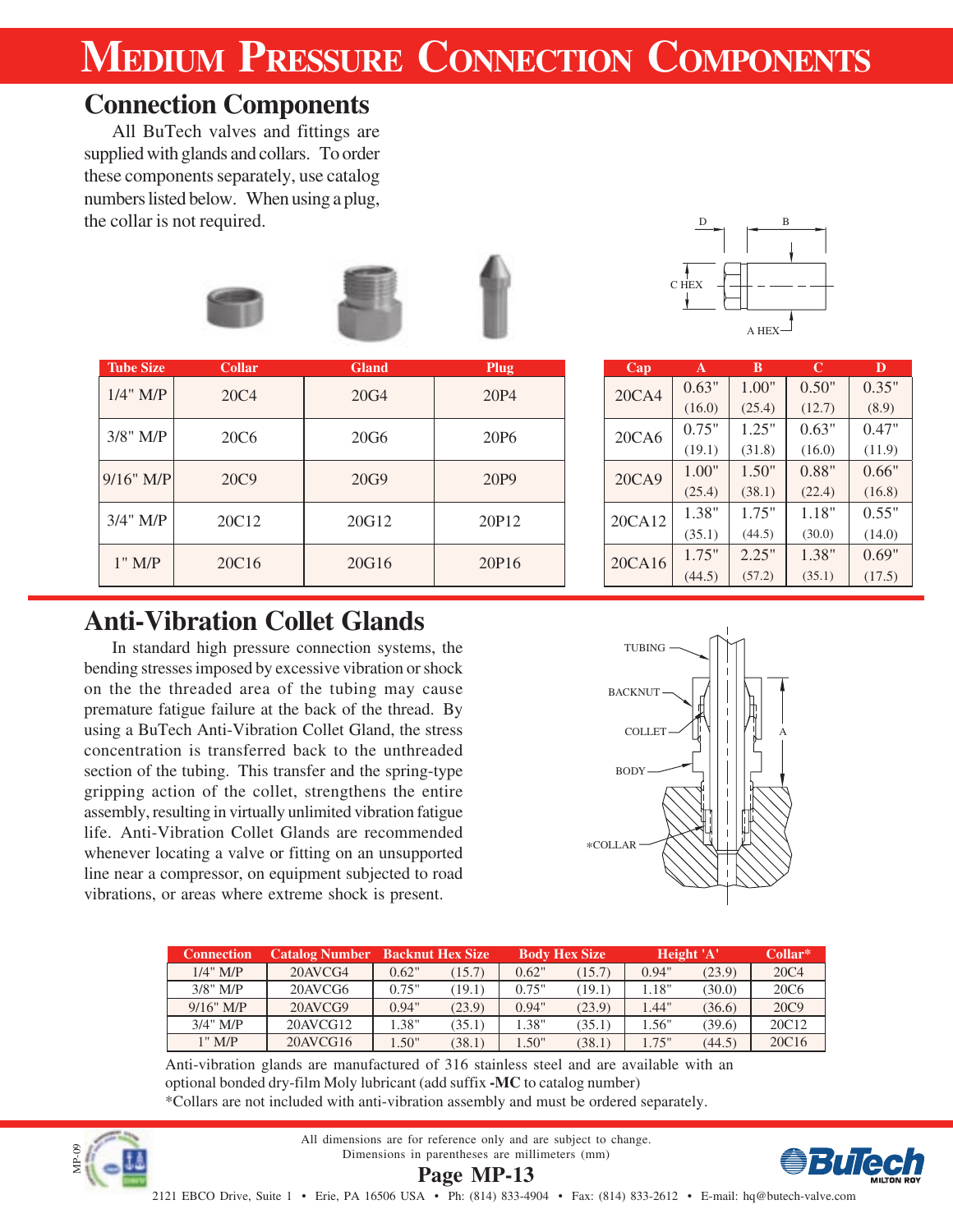# **MEDIUM PRESSURE CHECK VALVES**



BuTech ball check valves prevent reverse flow where leak-tight shutoff is not necessary. Standard materials of construction are 316 stainless steel with 17-4PH poppet for longer life, and 300 series stainless steel spring.

Note: For 316ss wetted parts, add **-316WP** to the catalog number.

Cracking pressure: 15 PSI (1 bar) approximate Operating Temperature Range:  $-420^{\circ}$  to  $+1200^{\circ}$ F

 $(-251^{\circ}$  to  $+648^{\circ}$ C)

### **BALL CHECK VALVES**

| Catalog<br><b>Number</b> | <b>Connection</b> | <b>MAWP</b> | Cv   | A       | B       | C      | D      |
|--------------------------|-------------------|-------------|------|---------|---------|--------|--------|
| 20BC4                    | $1/4$ " M/P       | 20,000 PSI  | 0.25 | 2.93"   | 2.50"   | 1.00"  | 0.88"  |
|                          | Tube              | 1380 bar    |      | (74.4)  | (63.5)  | (25.4) | (22.4) |
| 20BC6                    | $3/8$ " M/P       | 20,000 PSI  | 0.80 | 3.13"   | 2.62"   | 1.12"  | 0.88"  |
|                          | Tube              | 1380 bar    |      | (79.5)  | (66.5)  | (28.4) | (22.4) |
| 20BC9                    | $9/16"$ M/P       | 20,000 PSI  | 2.30 | 4.22"   | 3.50"   | 1.38"  | 1.38"  |
|                          | Tube              | 1380 bar    |      | (107.2) | (88.9)  | (35.1) | (35.1) |
| 20BC12                   | $3/4$ " M/P       | 20,000 PSI  | 3.40 | 5.94"   | 4.75"   | 1.75"  | 1.38"  |
|                          | Tube              | 1380 bar    |      | (150.9) | (120.7) | (44.5) | (35.1) |
| 20BC16                   | $1"$ M/P          | 20,000 PSI  | 5.20 | 6.50"   | 5.55"   | 2.12"  | 1.75"  |
|                          | Tube              | 1380 bar    |      | (165.1) | (141.0) | (53.8) | (44.5) |

To order a valve with a cracking pressure other than the standard 15 PSI, add the cracking pressure to the end of the catalog number. Example: A 20BC9 with 50 PSI cracking pressure would be ordered as **20BC9-50.**

Cracking pressures available up to 100 PSI (7 bar)



BuTech o-ring check valves reliably prevent backflow where leak-tight shutoff for liquids or gases is required. Standard materials of construction are 316 stainless steel with Buna-N o-ring and 300 series stainless steel spring.

### Cracking pressure: 15 PSI (1 bar) approximate

Operating Temperature Ranges:

| $O$ -ring       |                                                                          | Catalog       |
|-----------------|--------------------------------------------------------------------------|---------------|
| <b>Material</b> | <b>Operating Temperature Range</b>                                       | <b>Suffix</b> |
| Buna-N          | $-65^{\circ}$ to $+250^{\circ}$ F $(-54^{\circ}$ to $+121^{\circ}$ C)    |               |
| Viton           | $-40^{\circ}$ to $+500^{\circ}$ F<br>$(-40^{\circ}$ to $+260^{\circ}$ C) | $-VA$         |
| <b>PTFE</b>     | $-320^{\circ}$ to $+400^{\circ}$ F $(-195^{\circ}$ to $+204^{\circ}$ C)  | -TFE          |
| Kalrez          | $-20^{\circ}$ to $+550^{\circ}$ F<br>$(-29° to +288°C)$                  | -HT           |

### **O-RING CHECK VALVES**

*<u>eBuTech</u>* 

| Catalog<br><b>Number</b> | <b>Connection</b> | <b>MAWP</b> | Cv   | A       | B       | C      | D      |
|--------------------------|-------------------|-------------|------|---------|---------|--------|--------|
| 20SC4                    | $1/4$ " M/P       | 20,000 PSI  | 0.25 | 2.94"   | 2.50"   | 1.00"  | 0.88"  |
|                          | Tube              | 1380 bar    |      | (74.7)  | (63.5)  | (25.4) | (22.4) |
| 20SC <sub>6</sub>        | $3/8$ " M/P       | 20,000 PSI  | 0.80 | 3.12"   | 2.62"   | 1.12"  | 0.88"  |
|                          | Tube              | 1380 bar    |      | (79.2)  | (66.5)  | (28.4) | (22.4) |
| 20SC9                    | $9/16"$ M/P       | 20,000 PSI  | 2.30 | 4.23"   | 3.50"   | 1.38"  | 1.38"  |
|                          | Tube              | 1380 bar    |      | (107.4) | (88.9)  | (35.1) | (35.1) |
| 20SC <sub>12</sub>       | $3/4$ " M/P       | 20,000 PSI  | 3.40 | 5.89"   | 4.75"   | 1.75"  | 1.38"  |
|                          | Tube              | 1380 bar    |      | (149.6) | (120.7) | (44.5) | (35.1) |
| 20SC16                   | $1"$ M/P          | 20,000 PSI  | 7.40 | 6.50"   | 5.55"   | 2.12"  | 1.75"  |
|                          | Tube              | 1380 bar    |      | (165.1) | (141.0) | (53.8) | (44.5) |

To order a valve with a cracking pressure other than the standard 15 PSI, add the cracking pressure to the end of the catalog number. Example: A 20SC4 with 40 PSI cracking pressure would be ordered as **20SC4-40.**

Cracking pressures available up to 100 PSI (7 bar)

All dimensions are for reference only and are subject to change. Dimensions in parentheses are millimeters (mm)



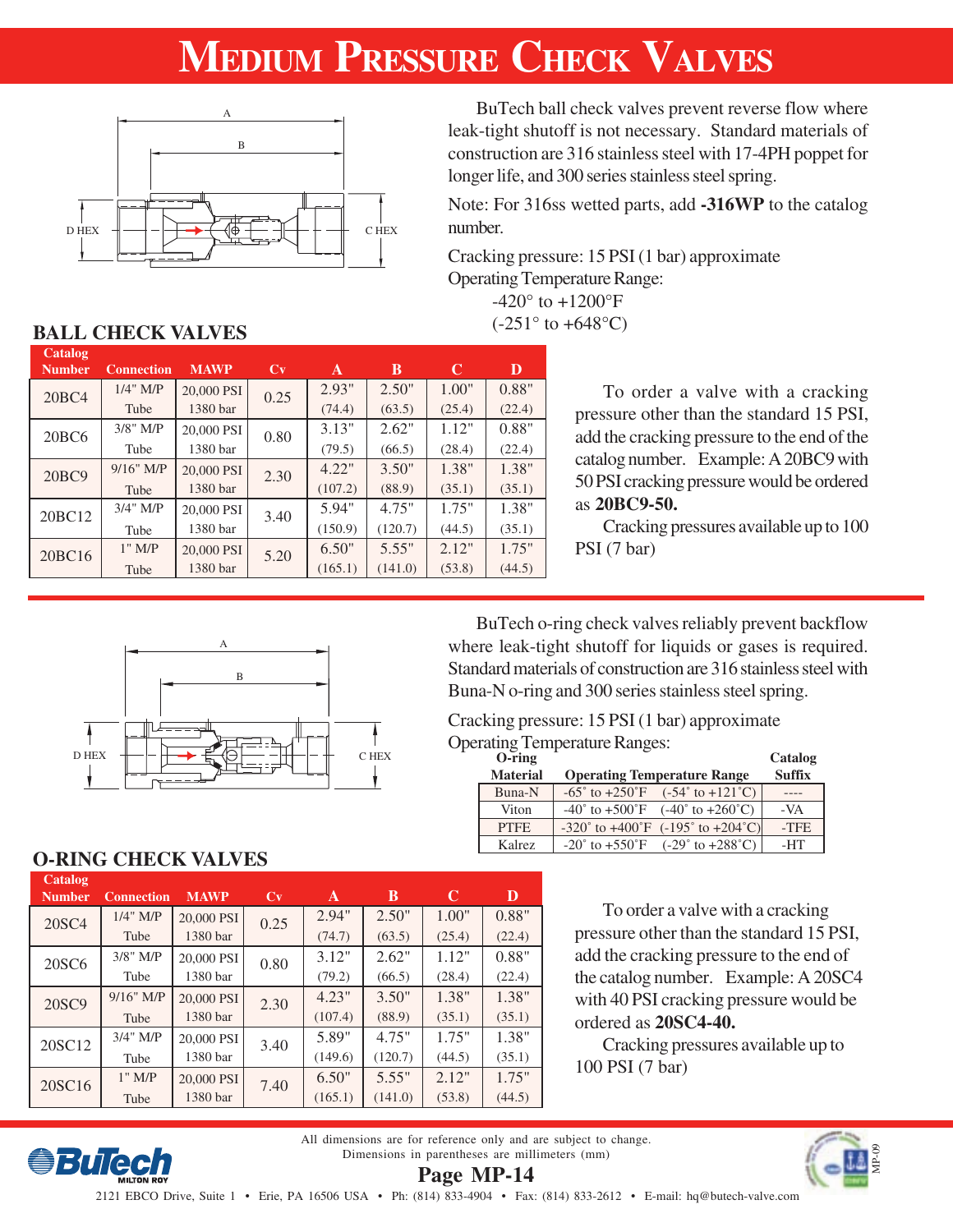# **MEDIUM PRESSURE FILTERS**



BuTech line filters are used in system lines to remove contaminating particles from the system fluid. Upstream filter of larger micron rating than downstream filter to prevent clogging of downstream filter.

Standard materials of construction are 316 stainless steel with 300 series stainless steel filter discs. Available in nominal ratings of: 0.5, 2, 5, 10, 20, 40, and 100 micron.

### **LINE FILTERS**

| Catalog<br><b>Number</b> | <b>Connection</b>                 | <b>MAWP</b> | Area*                  | A       | B      | C      | D      |
|--------------------------|-----------------------------------|-------------|------------------------|---------|--------|--------|--------|
| <b>20LF4</b>             | $1/4$ " M/P                       | 20,000 PSI  | $0.15$ in <sup>2</sup> | 4.12"   | 2.12"  | 1.00"  | 0.88"  |
|                          | Tube                              | 1380 bar    | $97 \text{ mm}^2$      | (104.6) | (53.8) | (25.4) | (22.4) |
| 20LF6                    | $3/8$ " M/P                       | 20,000 PSI  | $0.15$ in <sup>2</sup> | 4.12"   | 2.12"  | 1.00"  | 0.88"  |
|                          | Tube                              | 1380 bar    | $97 \text{ mm}^2$      | (104.6) | (53.8) | (25.4) | (22.4) |
| <b>20LF9</b>             | $9/16"$ M/P                       | 20,000 PSI  | $0.22$ in <sup>2</sup> | 3.86"   | 2.50"  | 1.38"  | 1.12"  |
|                          | Tube                              | 1380 bar    | $142 \text{ mm}^2$     | (98.0)  | (63.5) | (35.1) | (28.4) |
| 20LF12                   | $3/4$ " M/P                       | 20,000 PSI  | $0.50$ in <sup>2</sup> | 6.69"   | 3.50"  | 1.75"  | 1.38"  |
|                          | Tube                              | 1380 bar    | $323 \text{ mm}^2$     | (169.9) | (88.9) | (44.5) | (35.1) |
| 20LF16                   | $1"$ M/P                          | 20,000 PSI  | $0.50$ in <sup>2</sup> | 7.69"   | 3.50"  | 1.75"  | 1.75"  |
|                          | Tube                              | 1380 bar    | $323$ mm <sup>2</sup>  | (195.3) | (88.9) | (44.5) | (44.5) |
|                          | *Effective area of filter element |             |                        |         |        |        |        |

Micron rating of filter must be specified. To order, complete the catalog number with the desired micron rating, upstream first:

### **20LF4-40/20**

specifies a line filter with 1/4" M/P connections, a 40 micron filter upstream and 20 micron downstream.



BuTech sintered cup filters offer maximum filtration surface area for removal of contaminating particles from the fluid system. They may be used in systems which require high flow rates with minimum pressure drop.

Standard materials of construction are 316 stainless steel with 300 series stainless steel filter discs. Available in nominal ratings of: 5, 10, 20, 40, and 100 micron.

Micron rating of filter must be specified. To order, complete the catalog

number with the desired micron rating:

specifies a line filter with 1/4" M/P connections

**20SCF4-20**

and a 20 micron filter.

### **SINTERED CUP FILTERS**

| Catalog<br><b>Number</b> | <b>Connection</b> | <b>MAWP</b> | Area*                  | A       | B       | C      | D      |
|--------------------------|-------------------|-------------|------------------------|---------|---------|--------|--------|
| 20SCF4                   | $1/4$ " M/P       | 20,000 PSI  | $0.54$ in <sup>2</sup> | 3.22"   | 2.50"   | 1.00"  | 0.88"  |
|                          | Tube              | 1380 bar    | $348$ mm <sup>2</sup>  | (81.8)  | (63.5)  | (25.4) | (22.4) |
| <b>20SCF6</b>            | $3/8$ " M/P       | 20,000 PSI  | $0.99$ in <sup>2</sup> | 3.12"   | 2.50"   | 1.38"  | 1.12"  |
|                          | Tube              | 1380 bar    | $639 \text{ mm}^2$     | (79.2)  | (63.5)  | (34.9) | (28.4) |
| 20SC9                    | $9/16"$ M/P       | 20,000 PSI  | $1.47$ in <sup>2</sup> | 4.22"   | 3.50"   | 1.38"  | 1.38"  |
|                          | Tube              | 1380 bar    | $948$ mm <sup>2</sup>  | (107.2) | (88.9)  | (35.1) | (35.1) |
| 20SCF12                  | $3/4$ " M/P       | 20,000 PSI  | $1.75$ in <sup>2</sup> | 5.90"   | 4.75"   | 1.75"  | 1.38"  |
|                          | Tube              | 1380 bar    | $1129$ mm <sup>2</sup> | (149.9) | (120.7) | (44.5) | (35.1) |
| 20SCF16                  | $1"$ M/P          | 20,000 PSI  | $4.86 \text{ in}^2$    | 6.48"   | 5.55"   | 2.12"  | 1.75"  |
|                          | Tube              | 1380 bar    | $3135$ mm <sup>2</sup> | (164.6) | (141.0) | (53.8) | (44.5) |
|                          |                   |             |                        |         |         |        |        |

\*Effective area of filter element



All dimensions are for reference only and are subject to change. Dimensions in parentheses are millimeters (mm) **Page MP-15**